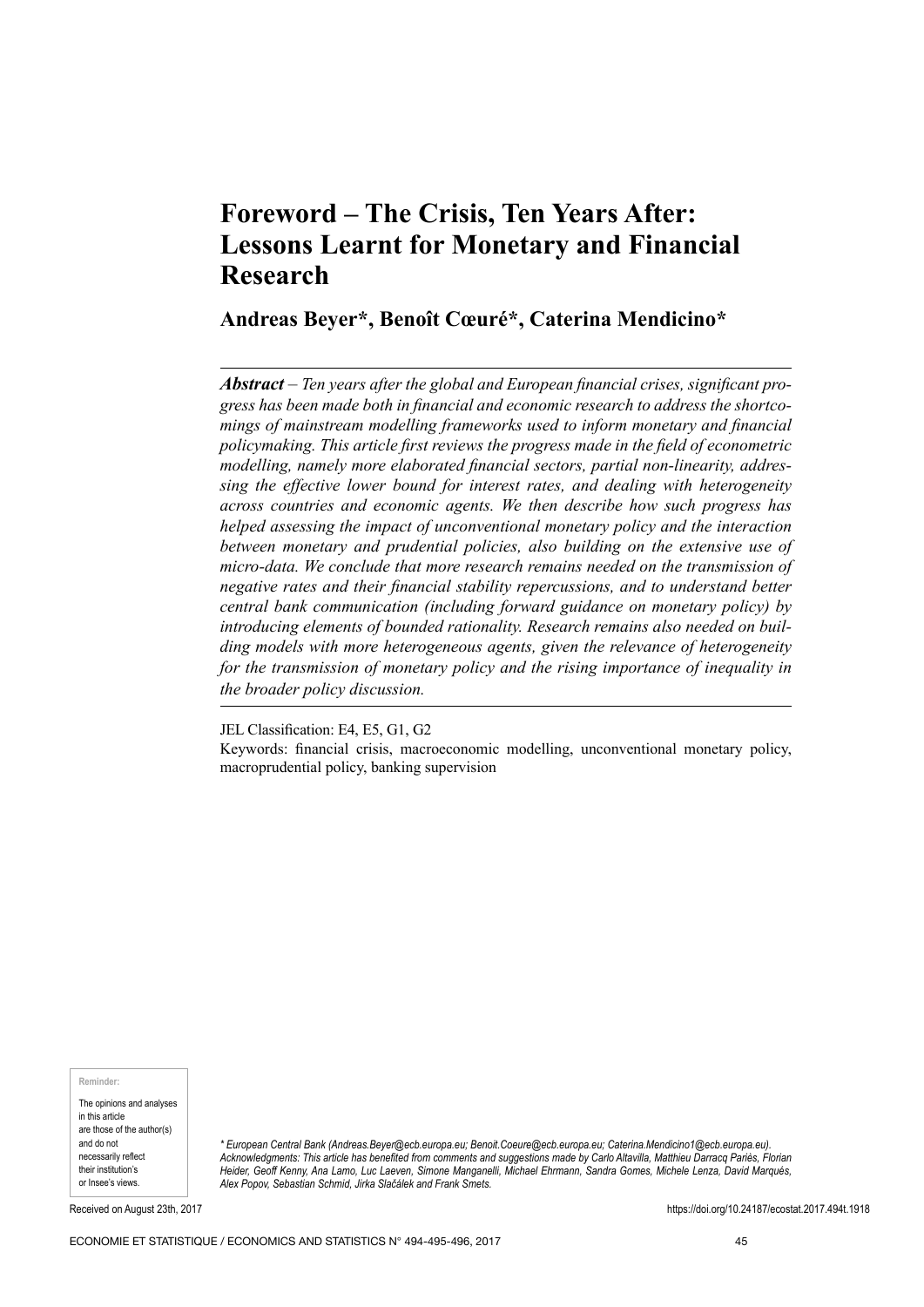# **Introduction**

Ten years after the beginning of the Great Financial Crisis, the repercussions of the economic and financial fallout are still being felt. Bold and unprecedented action by public authorities, accompanied by progress in the institutional and regulatory financial architecture, have, however, helped to reduce economic slack, to bring down record unemployment and to put the world economy and the euro area, at last, back on a path of solid economic expansion.

These successes would not have been possible without a considerable rethink of the interactions between the financial and real economy, the workings of unconventional monetary policy measures at, or close to, the effective lower bound, and the importance of sound regulatory and supervisory policies. The global and euro area crises exposed significant shortcomings in the mainstream modelling frameworks used at central banks to analyse and forecast economic and inflationary trends, in particular the absence of a financial sector as a possible source or amplifier of economic shocks (see Cœuré, 2012, for an earlier discussion of the post-crisis modelling agenda). Many models today feature a fully fledged banking sector that accounts for the presence of financial frictions and that also allows the effects of macroprudential policies to be analysed (that is, policies aimed at safeguarding the stability of the overall financial system). Similarly, the short-term interest rate that used to summarise the monetary policy stance in macroeconometric models needed to be replaced with a more elaborate exposition of the monetary transmission mechanism, including the role of public and private balance sheets. This allows the transmission channels of central bank asset purchase programmes and the effects of such measures on financial asset prices and the broader economy to be fully understood.

This foreword takes a central bank perspective on progress made in monetary and financial research, drawing in particular (but not only) on research undertaken at the European Central Bank (ECB). It does not touch upon all areas relevant to central bank policies. For example, debate is still raging among economists on the appropriate balance between fiscal stabilisation and fiscal sustainability in recessions (including on the size of fiscal multipliers), on the shortcomings of real and nominal adjustment mechanisms in Europe's economic and monetary union and on the design of more efficient risk-sharing arrangements. Another topic that has received considerable attention since the crisis is the causes of low inflation. Over the past few years, inflation has been persistently low across many developed countries despite a sizeable reduction in economic and labour market slack. This has brought back into the spotlight a discussion on the shape, specification and location of the Phillips-curve as well as on the role of broad financial conditions in stimulating economic growth and, ultimately, inflation: see Kuttner and Robinson (2010), Ball and Mazumder (2011), and the collection of articles edited by Ciccarelli and Osbat (2017). Notwithstanding their importance, these questions will not be addressed in this article.

The section 2 of this foreword reviews the advances in econometric modelling stimulated by the recent crisis, while section 3 discusses the analysis of the impact of non‑standard monetary policy measures. Section 4 takes stock of the recent contributions made to the literature on the interactions between macroprudential and monetary policies, focusing on the euro area. Finally, the conclusions include suggestions for future research.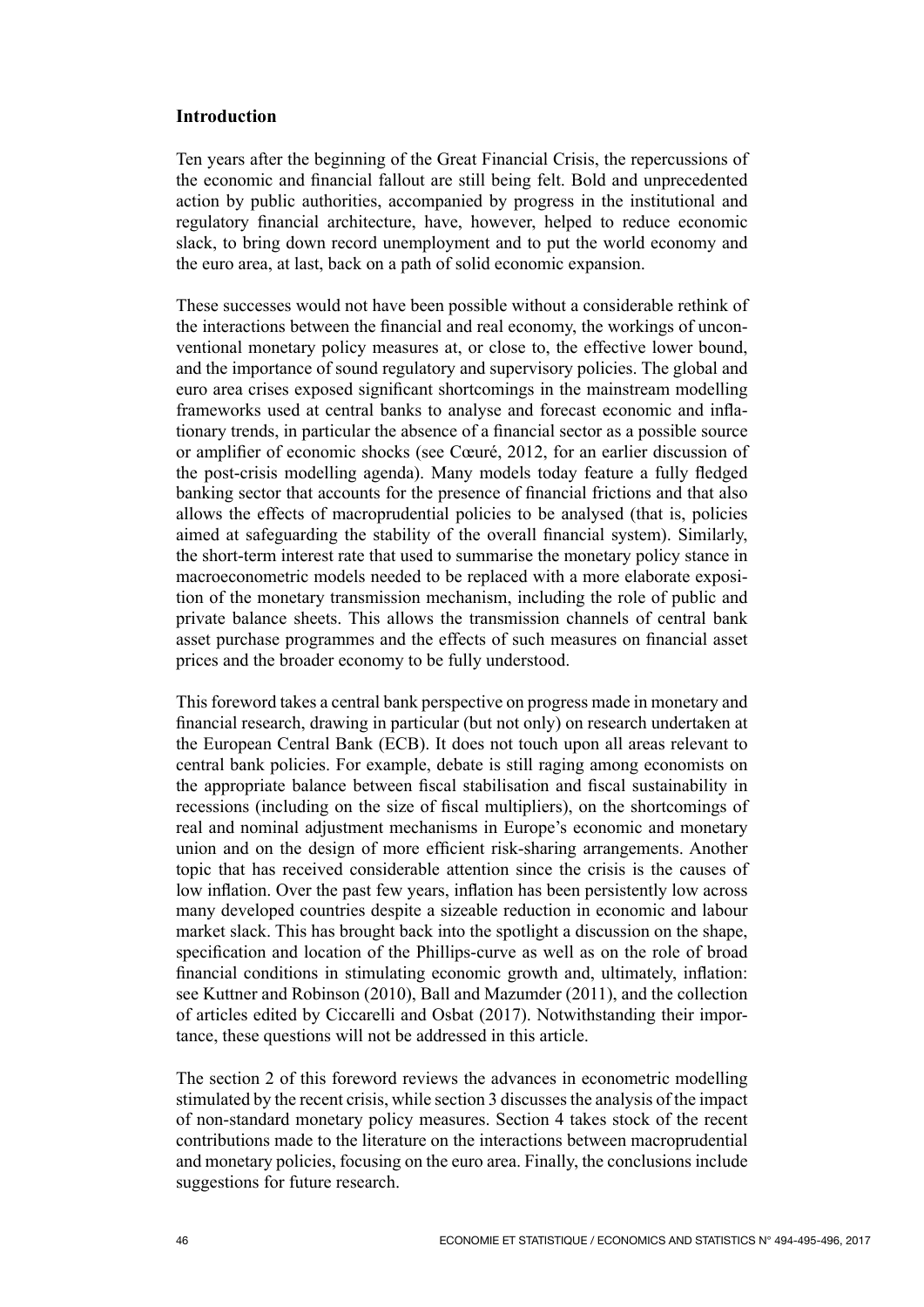## **Challenges for Pre‑crisis Macroeconometric Models**

Before the outbreak of the Great Financial Crisis, the vast majority of models developed within national administrations, international organisations and central banks had increasingly been derived from first principles, with rational and forward‑looking households and firms, building on the seminal contributions of Christiano et al. (2005) and Smets and Wouters (2007). The theoretical foundations of such dynamic stochastic general equilibrium (DSGE) models and their quantitative assessment offered policymakers an internally consistent framework for a structural interpretation of alternative monetary and fiscal policy scenarios. State–of-the–art macroeconometric models took into account nominal price and wage rigidities and real rigidities in consumption and investment, and incorporated a Taylor-type interest rate rule for the conduct of monetary policy. Most models featured a detailed fiscal sector and, in some cases, they took into account financially constrained households whose consumption was driven by their current income rather than by lifetime optimisation. Despite differences in the degree of micro‑foundation, the estimation period and the country of reference, there was a significant convergence in international organisations and the global central banking community in the qualitative and quantitative assessment of the transmission of macroeconomic policies.<sup>1</sup>

The Great Financial Crisis and the ensuing Great Recession exposed several shortcomings of this modelling strategy (see, for instance, Lindé et al., 2016, and the MaRs Report, 2014). The most apparent limitation was the absence of a meaningful financial sector, which left models at a loss to explain the origins of the crisis and its consequences for the economy. Second, the prevailing models were built on a standard linear Gaussian set-up and were fine-tuned to analyse the impact of moderate shocks. The Great Financial Crisis was the most severe shock experienced by developed economies since the Great Depression and, as such, it represented a significant departure from the assumptions underlying these models. Third, models did not take into account the lower bound constraint on nominal interest rates, a constraint which started to bind just a few months after the beginning of the crisis. And, finally, the crisis brought to the forefront of the policy debate the importance of heterogeneity in the transmission of macroeconomic policies, both within and across economies.

## **Absence of a Financial Sector**

Before the crisis, only a limited number of macroeconometric models used for policy purposes assigned a role to financial markets: among these, see in particular Christensen and Dib (2008), Christiano et al. (2004), and Dib et al. (2013). The crisis has revealed the relevance of the effects of financial shocks on the real economy and also the role of the financial system in propagating non-financial shocks. Del Negro et al. (2016), for example, show that DSGE models with financial frictions produce superior forecasts in periods of financial distress, although they do not perform as well in tranquil periods. In this respect, a prominent contribution is Christiano et al. (2014) who augment the standard monetary DSGE model to include a Bernanke‑Gertler‑Gilchrist financial accelerator mechanism

*<sup>1.</sup> See, among others, the FRB‑US and SIGMA models of the Federal Reserve Board, the NMCM, the NAWM and the EAGLE models of the European Central Bank, the GIMP of the IMF, the TOTEM model of the Bank of Canada, the QUEST model of the European Commission and the OECD fiscal of the Organisation for Economic Co‑operation and Development.*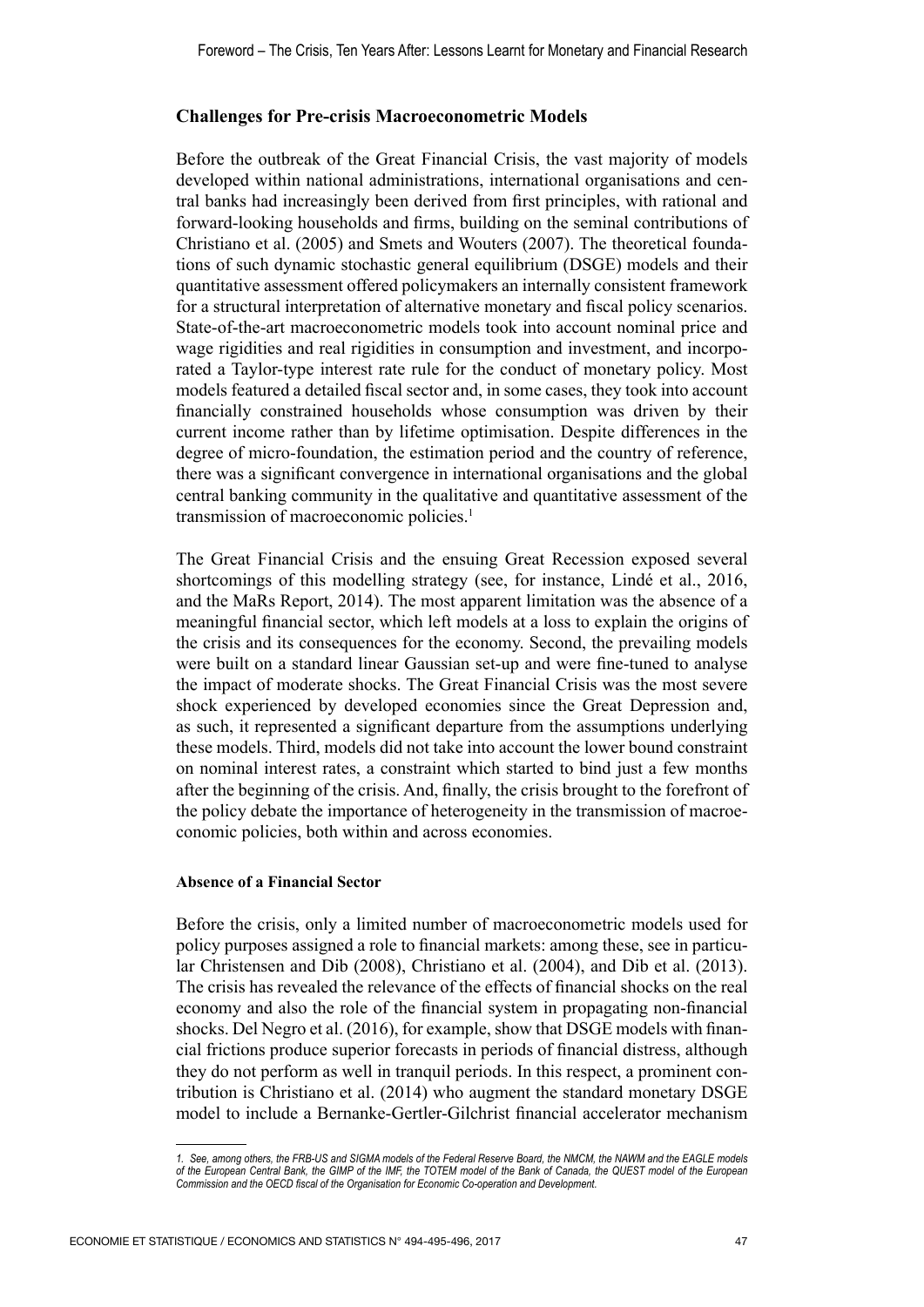and idiosyncratic uncertainty faced by entrepreneurs about the outcome of their capital investments. The authors document that, contrary to more standard financial shocks, such as equity shocks, allowing the volatility of such cross‑sectional idiosyncratic uncertainty to fluctuate over time captures the procyclical nature of credit. Other relevant extensions to incorporate financial frictions in macro models of the euro area include Queijo von Heideken (2009) and Lombardo and McAdam (2012).

The crisis however made it clear that incorporating financial frictions without explicitly modelling financial intermediaries meant that the models were unable to generate the adverse feedback loops between the financial system and the real economy that had been a prominent characteristic of the crisis. Gerali et al. (2010) represent one of the first attempts to introduce a banking sector into a quantitative DSGE model of the euro area with financial frictions. They find that the banking sector not only exacerbates the propagation of supply shocks, but also that shocks originating there can explain the bulk of the decline in euro area GDP in 2008. In addition, the destruction of bank capital has severe implications for investment and economic activity. Building on Gerali et al. (2010), Darracq Pariès et al. (2011) develop and estimate a model for the euro area where some firms are financially constrained and can only borrow by using revenue and capital as collateral. Households, in turn, borrow using housing and part of their wage income as collateral. In addition, the model features a bank capital channel and regulatory constraints. The estimated model allows for a structural interpretation of the real‑financial feedback loops that were set in motion by the euro area crisis and highlights the role of bank risk aversion in amplifying a rise in corporate risk. Dedola et al. (2013), building on the seminal paper by Gertler and Karadi (2013), consider financial frictions in the form of balance sheet constraints on financial intermediaries to study the international dimension of unconventional policies in open economies. They find that with financial integration, unconventional policies in one country also benefit other countries and help stabilise financial and credit conditions globally. Fahr et al. (2013) quantify the effects of ECB interventions in mitigating the fall in economic activity and in dampening downside risks to price stability.2

## **Non‑linearity**

While standard linear models had proved useful for both forecasting and scenario analysis in "normal times", they quickly became unreliable for assessing the impact of economic and financial events of extreme magnitude, such as the increase in systemic risk and in the risk of secular stagnation and of sovereign default, as also noted by Hamilton (2016). In particular, both the Great Financial Crisis and the euro area crisis showed that the propagation of financial shocks can take place in a highly non-linear fashion when financial markets freeze and asset prices spiral downwards due to fire sales (Brunnermeier & Pedersen, 2009; Caballero & Simsek, 2013). The work by Boissay et al. (2016) takes an important step towards modelling the endogenous build‑up and unravelling of credit imbalances. In their model, a credit boom may arise in response to a sequence of favourable conditions that push efficient banks, which finance productive

*<sup>2.</sup> Recent development of the ECB New Area Wide Model (NAWM) also aims to facilitate the analysis of the ECB's non‑standard meas‑ ures and especially asset purchases, in a coherent, structural, macroeconomic modelling framework.*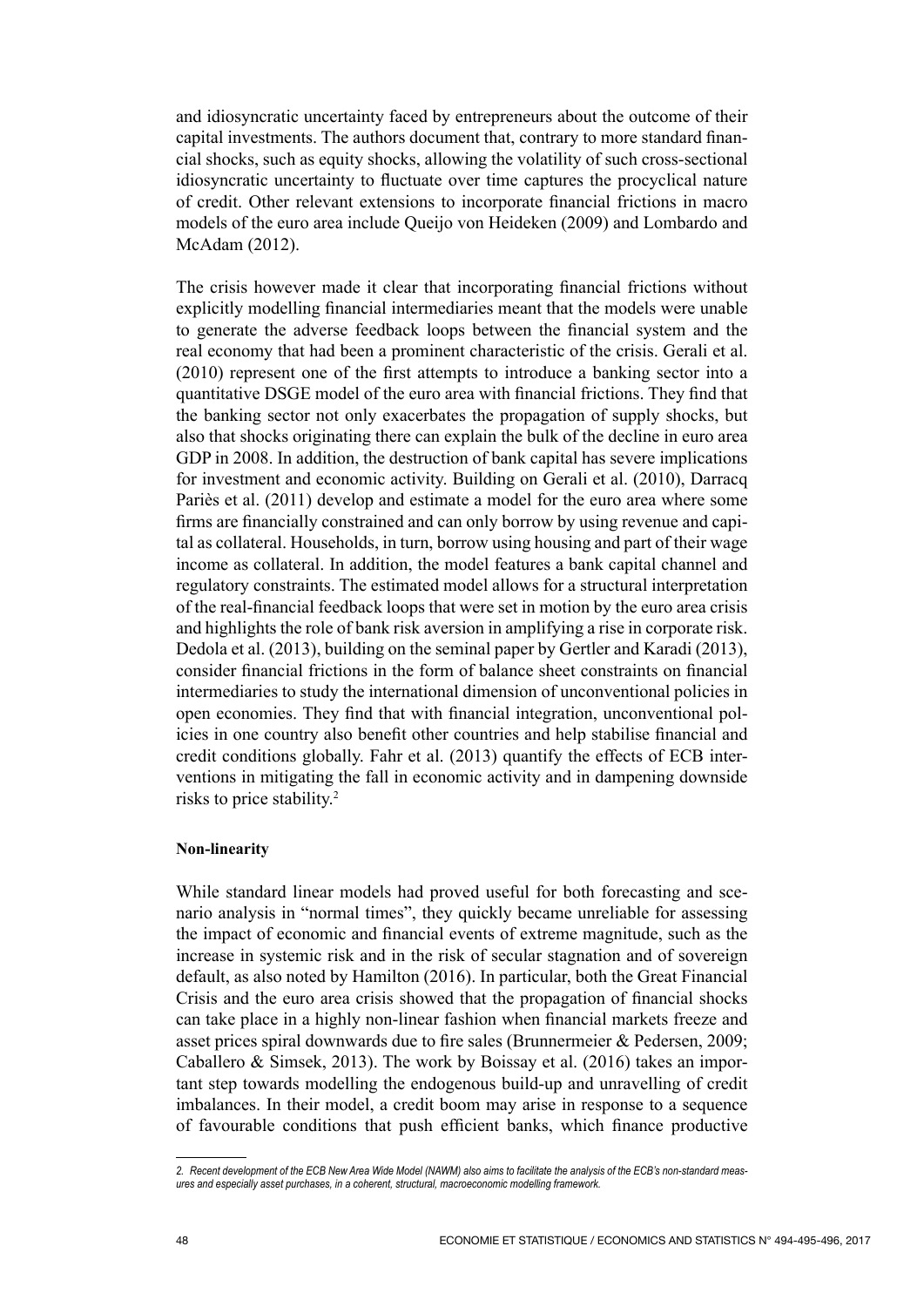projects to expand their corporate lending and amplify an economic boom.3 Similarly, macroprudential research agendas initiated after the crisis, such as the ECB's MaRs project<sup>4</sup>, also stressed the importance of including non-linearities and endogenous credit imbalances in macroeconomic models (see also Section 4). As documented by Hubrich and Tetlow (2015), among others, a non‑linear framework is needed to properly assess the interaction of financial distress events with real economic activity, inflation and monetary policy.

#### **The Effective Lower Bound**

A large body of research has investigated the effects of economic policy when nominal policy rates are at their lower bound. Researchers generally find that the response of the economy to policy stimulus can be very different from in periods when nominal interest rates are expected to stay in positive territory (Christiano et al., 2011; Eggertsson, 2011; Woodford, 2011). Hence, the inclusion of an explicit effective lower bound on nominal interest rates, which effectively limits the ability of monetary policy to provide adequate stimulus to the economy using standard policy instruments, represents a key direction of development for models designed for forecasting and policy analysis. For example, Coenen and Warne (2014) use the ECB's New Area‑Wide Model (NAWM; Christoffel et al., 2008) to analyse the evolution of the risks to price stability during the financial crisis. They show that the risk of deflation was amplified by the existence of the lower bound on nominal interest rates, which thus induced a noticeable downward bias in the risk balance, strengthening the case for unconventional policy measures to fill the resulting "policy gap" (Lindé et al., 2016; section 3 of this article; and Kilian & Manganelli, 2008, for a formal measure of the balance of risks). Constraints arising from the effective lower bound have been compounded by a parallel gradual fall in the natural rate of interest in most developed economies, pushing central banks' policy rates down further.<sup>5</sup>

#### **Heterogeneity Across Countries and Economic Agents**

A very active line of research has focused on the relevance of heterogeneity among economic agents for the analysis of economic dynamics (Krusell & Smith, 2006). Households may differ in their wealth but also in their patience (Carroll et al., 2015), employment status (Krusell et al., 2010) and productivity (Nakajima, 2012). Krueger et al. (2016), motivated by the US experience during the Great Recession of 2008‑2009, show how wealth inequality can strongly amplify the effects of macroeconomic shocks. Using a DSGE model with household heterogeneity, Gornemann et al. (2016) conclude that "a monetary policy focused on unemployment stabilization helps "Main Street" by providing consumption insurance. It hurts "Wall Street" by reducing precautionary saving and, thus, asset prices."

*<sup>3.</sup> Specifically, a moral hazard problem between among banks in the interbank funding market lies at the root of financial recessions.*  As the economy slows, households start to save more and the interest rate declines, allowing also inefficient banks to borrow from the *interbank market too. A crisis is triggered when the interest rate falls below a certain threshold and the share of inefficient banks borrowing in the interbank market becomes "too large". Since asymmetric information makes it difficult prevents to distinguish between good and*  bad banks, counterparty risk increases in the interbank market. As a result, the interbank market freezes, corporate credit collapses and *the economy experiences a severe downturn.*

*<sup>4.</sup> The MaRs network was launched in spring 2010 by the European System of Central Banks, which consists of the 28 European Union (EU) national central banks and the ECB.*

*<sup>5.</sup> The natural rate of interest is the rate that is consistent with stable inflation and output (Wicksell, 1936), While it can be estimated in*  various different ways, there is broad agreement in the academic literature that it has declined over recent decades. Some estimates even *suggest that the natural rate is currently negative in the euro area (Holston et al., 2016; Lemke & Vladou, 2016),*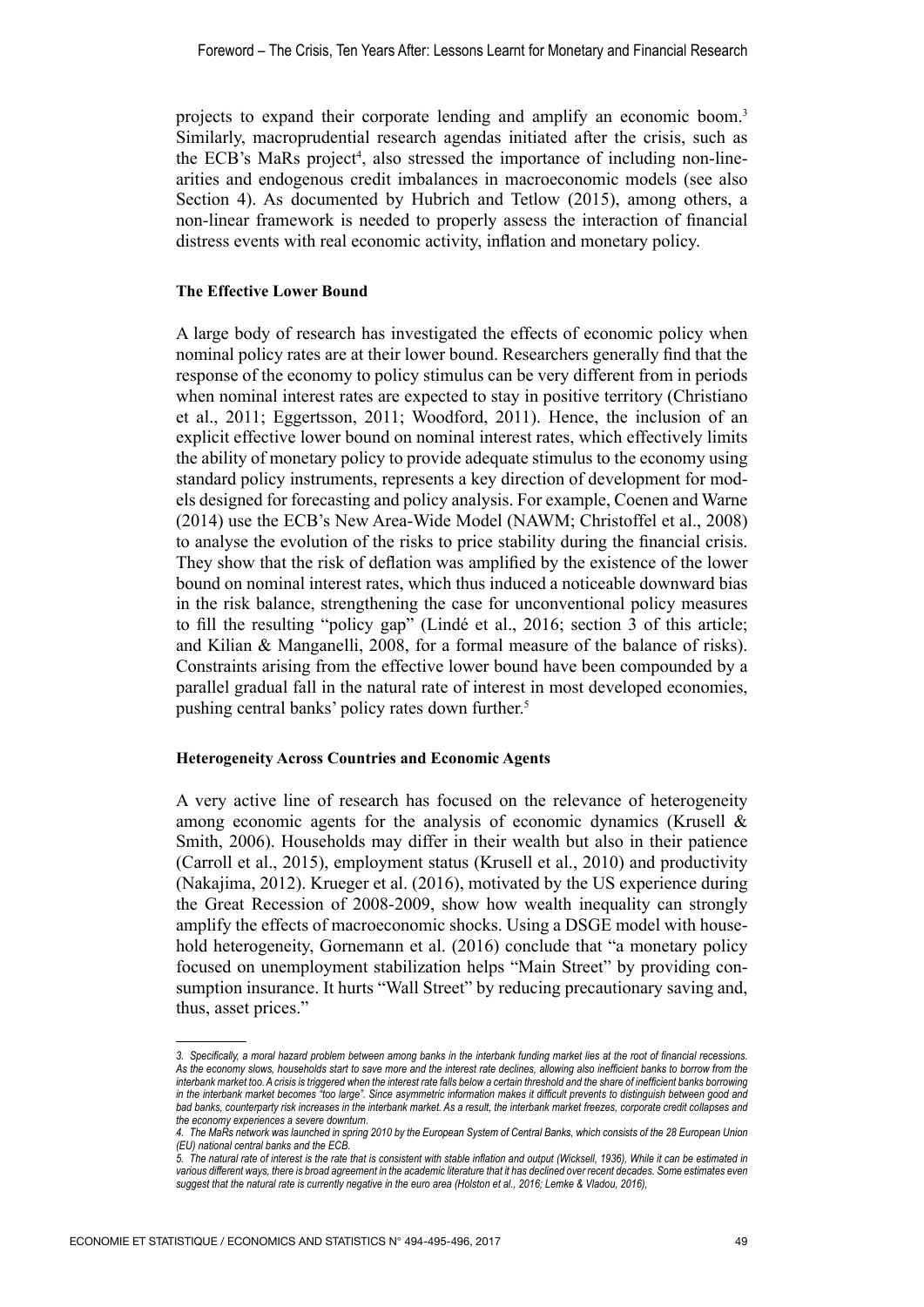At a more aggregate level, the recent financial crisis also increased the need to understand how cross‑country financial factors can affect macroeconomic performance. This is particularly important in a monetary union, such as the euro area, where heterogeneous cross-country conditions in financial markets and banking sectors have been a challenge for the single monetary policy. To address some of these issues, the ECB is currently developing a new multi‑country macroeconometric model for the official projections of the five largest countries of the euro area (ECB‑MC). The new model aims to provide a higher degree of granularity and a more explicit role for the financial sector, both of which are needed to achieve a more realistic modelling of the monetary policy transmission mechanism, beyond the standard channels.<sup>6</sup> It does not however take into account household heterogeneity. Indeed, the vast majority of models – for reasons of tractability – continue to rely on a representative agent approach, thus leaving out key interactions among heterogeneous markets and agents. Policy models face a significant trade‑off between enlarging the coverage, in terms of heterogeneity of agents/sectors/countries, and tractability. As a result, the distributional implications of changes in policy often remain neglected or highly stylised in policy models, a significant shortcoming at a time when inequality features prominently on the policy agenda in advanced economies.

The ECB, together with Eurosystem national central banks, has addressed this shortcoming by collecting household-level data on wealth and the structure of household portfolios in the euro area in the context of the Household Finance and Consumption Survey (HFCS). Besides documenting stylised facts about household portfolios, the HFCS has also been a valuable source of information about how household heterogeneity can affect the monetary transmission mechanism and for the calibration of economic models. For example, a key variable determining the strength of monetary transmission across countries is the marginal propensity to consume out of income (MPC), which can vary substantially depending on household characteristics, such as wealth (Carroll et al., 2014). In addition, the HFCS data have been used to estimate which wealthy households may behave as if they were credit constrained because they have substantial, but illiquid assets, the "wealthy hand-to-mouth" (Kaplan et al., 2014). Heterogeneous Agent New Keynesian (HANK) models can include a fraction of "wealthy hand-to-mouth" (Kaplan et al., 2016). When accounting for household heterogeneity in terms of wealth and liquidity, the intertemporal channel of monetary transmission (through the substitution effect) becomes less important than the income channel (through a general equilibrium increase in labour demand). Other examples where household heterogeneity can be relevant for monetary policy include the prevalence and distribution of fixed and adjustable-rate mortgages, credit‑constrained households and leveraged households.

Moreover, recently the HFCS has also been used to assess the distributional impact of monetary policy (Draghi, 2016). For example, the two waves of the survey conducted so far, in 2010 and 2013, allow an assessment to be made of how net financial income has shifted between different households as interest rates have fallen, at least partly as a result of the loosening in the monetary policy stance.7 The results suggest that, for the euro area as a whole, although net

*<sup>6.</sup> The development of a multi‑country extension of the NAWM, named the Euro Area and Global Economy (EAGLE) model (Gomes et* 

*al., 2012), was also undertaken to tackle these issues. Bokan et al. (2016) document how the new financial and banking features of the EAGLE‑FLI version of the model interact across countries and modify the transmission mechanism in the model.*

*<sup>7.</sup> In this period yields on two‑year euro area benchmark bonds fell by 130 basis points and on ten‑year bonds by 110 basis points.*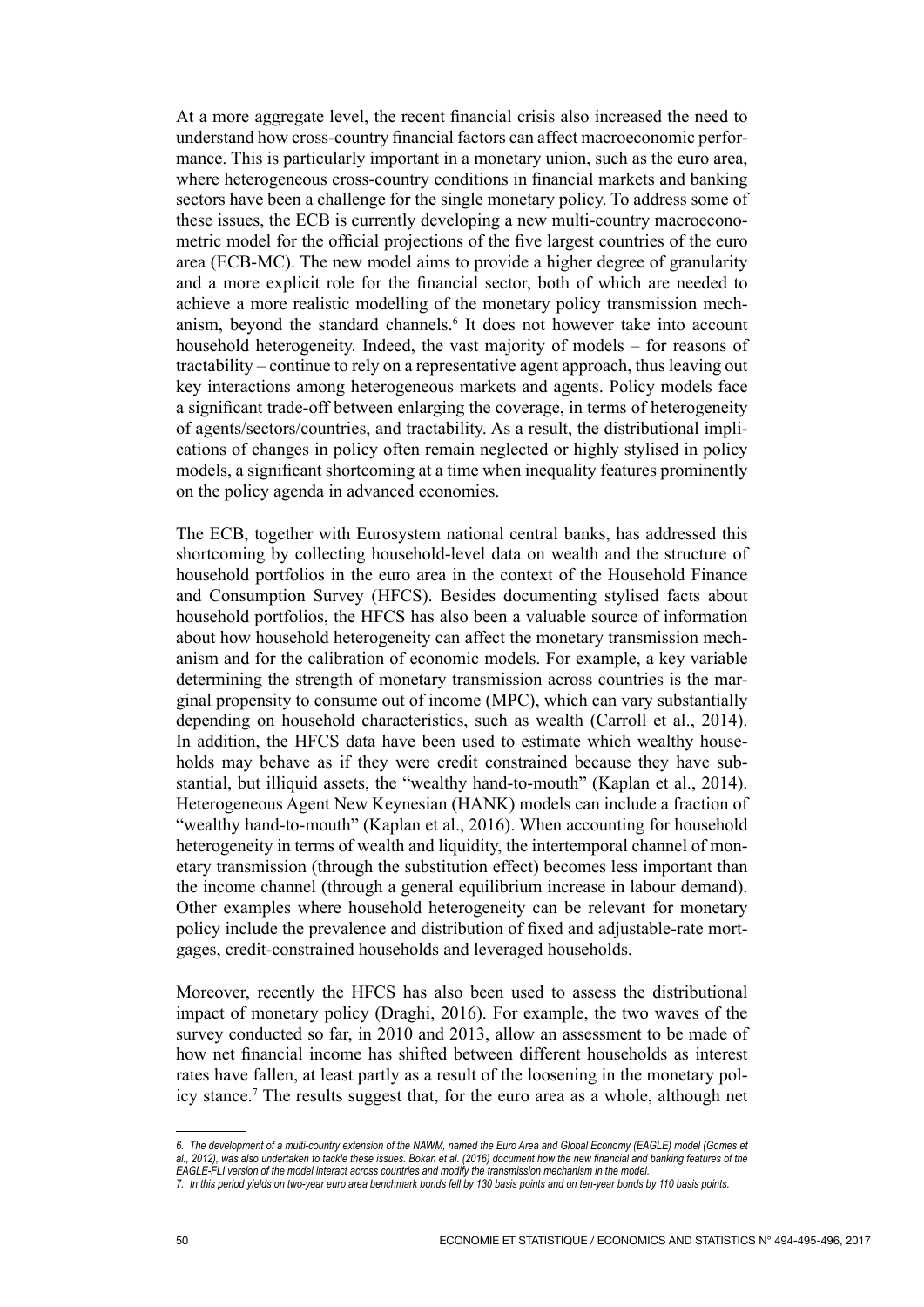financial income as a fraction of total household income fell slightly, the position of those households with the lowest net wealth remained unchanged (since their debt payments were higher than their financial income), while the wealthiest households lost the most.

## **Impact of Non‑Standard Policy Measures**

Faced with the effective lower bound on policy rates, major central banks such as the US Federal Reserve System, the Bank of Japan, the Bank of England and the ECB took unprecedented action to mitigate downward pressures on economic activity and inflation. Some of the unconventional measures, such as large-scale asset purchase programmes, were widely used to address the lower bound constraint, while others, such as negative rates, long‑term refinancing operations and targeted lending programmes, or a broadening of the collateral eligible for pledging against central bank refinancing, were more country‑specific. The use of these unconventional policy measures has prompted considerable research efforts to study the effects of these new policies on asset prices, economic activity, and ultimately inflation.8

## **Liquidity Provision**

Early in the crisis the ECB granted full and unlimited access to central bank liquidity, at a fixed rate and against adequate collateral, and offered a variety of long‑term refinancing operations to counterparties. Garcia‑de‑Andoain et al. (2016) identify two main effects of central bank liquidity provision on interbank markets. First, central bank liquidity replaced the supply of liquidity in the (then frozen) interbank market during the Great Financial Crisis (2008–2010). Second, it increased the supply of liquidity in the interbank market in stressed countries (Greece, Italy and Spain) during the sovereign debt crisis (2011–2013). Research also found that weakly capitalized banks borrowed more from the central bank using riskier collateral than strongly capitalized banks. Weakly capitalized banks, in turn, bought the bonds of their, often stressed, sovereign (Drechsler et al., 2016). While fully consistent with a central bank's role as a lender of last resort (LOLR) that insures against systemic liquidity risk, these finding points to potential adverse side‑effects for financial stability and, consequently, the need for strict banking supervision to accompany the LOLR function.

The use of micro-data was central to understanding the transmission mechanism of the ECB's liquidity policies. For example, Gambacorta and Marques (2011) illustrate that bank-specific characteristics, such as the amount of short-term funding, securitisation activities, the proportion of fee-based revenues and the capital position, can affect shifts in loan supply. Similarly, Altunbas et al. (2017) relate the systemic dimension of banks' risk to certain characteristics observed prior to the 2007‑2009 crisis, such as strong credit growth and increasing reliance on wholesale funding. Stronger reliance on wholesale funding made banks more vulnerable to interbank market freezes and, hence, more likely to tap central bank facilities. Using information on banks' lending rates and their bidding behaviour in the two series

*<sup>8.</sup> Krishnamurty and Vissing‑Jorgensen (2011), Gagnon et al. (2011) and D'Amico and King (2012), for the US, and Joyce, Lasaosa et al. (2011), for the UK, investigated the impact of unconventional policies on asset prices while Gertler and Karadi (2013) and Del Negro et al. (2015) study the impact of the policies on the US economy.*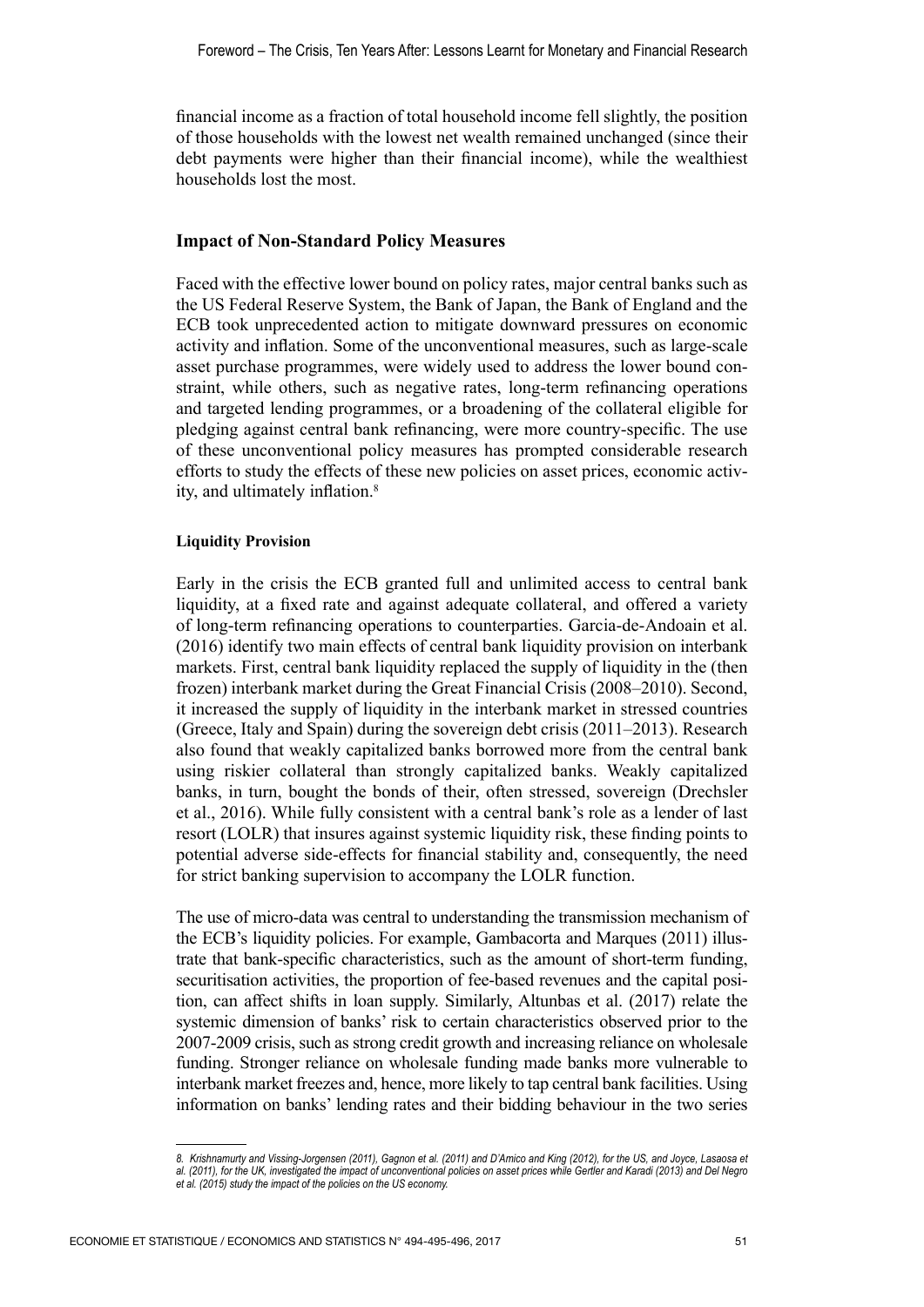of targeted longer‑term refinancing operations (TLTROs), ECB research (European Central Bank, 2016, box 3) shows that banks located in vulnerable countries that have participated in TLTROs have lowered their lending rates by more than non‑participating banks. This has channeled the monetary stimulus to private‑sector borrowers in the euro area who have been most in need of accommodation.

An alternative strategy to measuring the effects of liquidity policies, pioneered by Lenza, Pill and Reichlin (2010), makes use of standard vector autoregression (VAR) models. The analyses rely on different assumptions regarding how non‑standard policy measures affect the real economy. They characterise the impact of the initial ECB liquidity policies through variations in money market spreads and the slope of the yield curve. Darracq Pariès and De Santis (2015), by contrast, study the ECB's three-year LTRO using the Bank Lending Survey (BLS). Ciccarelli et al. (2013), also using a VAR approach, document that the ECB's liquidity operations mitigated existing restrictions on private liquidity funding. All these studies point to positive macroeconomic effects of the non-standard measures adopted by the ECB in the first phase of the crisis. However, the results are affected by significant model and estimation uncertainty.

#### **Asset Purchases**

With the first Covered Bond Purchase Programme (CBPP), the ECB initiated a series of asset purchase programmes in 2009. Beirne et al. (2011) show that the CBPP was effective in pushing money market rates down and, more generally, easing the borrowing conditions of banks, firms and households, while, at the same time, improving liquidity in a segment of the financial market that saw spreads widening and liquidity deteriorating as the crisis progressed. During the most severe phase of the European sovereign debt crisis, the ECB supplemented the CBPP with the Securities Markets Programme (SMP) with a view to ensuring depth and liquidity in dysfunctional segments of the sovereign debt market. Several studies support the view that SMP purchases helped lower both yields and volatility, albeit sometimes only temporarily (Eser & Schwaab, 2016; Ghysels et al., 2017). Carpenter et al. (2014) find evidence that both the ECB's liquidity policies and the SMP eased money market conditions in the euro area, resulting in an overall increase in bank lending. In August 2012, the ECB announced the Outright Monetary Transactions Programme (OMT), aimed at addressing the risk of self‑fulfilling spikes in sovereign bond yields due to a perceived risk of euro area break‑up, unrelated to economic and fiscal fundamentals. The OMT announcement had an immediate and strong effect on government bond yields although the programme was never activated. The sharp fall in yields in peripheral Member States, and the parallel rise in safe‑haven bond yields like those on German Bunds, in the aftermath of the OMT announcement, is mostly associated with a repricing of the risk of currency redenomination (De Santis, 2015). The overall reduction in interest rates was particularly significant for Italy and Spain. Results from a multi-country VAR show that lower interest rates had overall positive effects on activity and prices in those countries (Altavilla et al., 2016).

While asset purchase programmes of the ECB up to mid-2014 were by and large motivated by the emergence and prevalence of considerable frictions in financial markets, the decision to launch the Public Sector Purchase Programme (PSPP) in January 2015 was taken against the background of a protracted period of low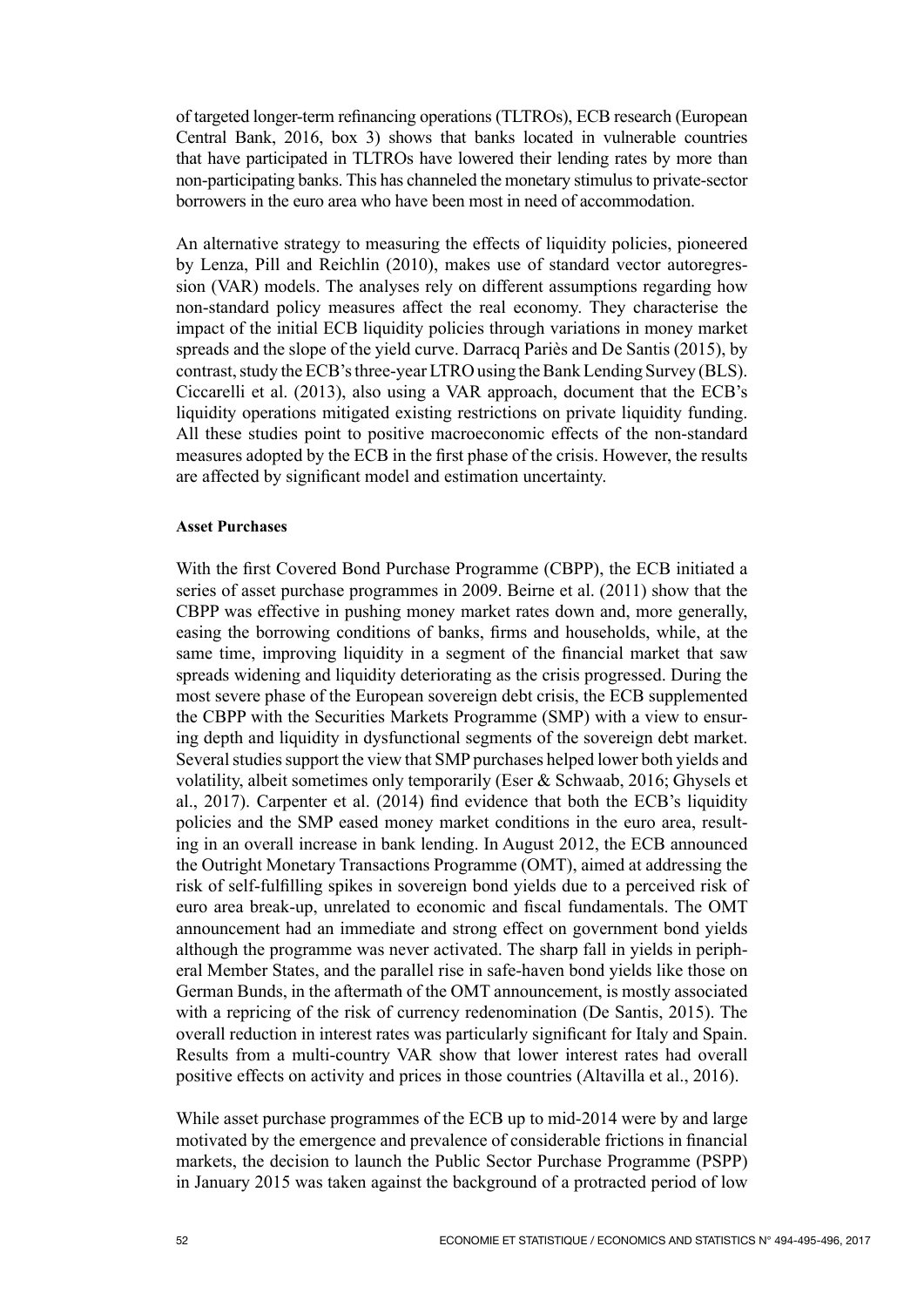inflation and risks of a destabilisation of medium‑term inflation expectations. Building on the seminal work by Vayanos and Vila (2009), whose framework of preferred‑habitat investors creates scope for central bank asset purchases to affect asset prices, a growing body of the literature, using both event studies and time‑series analysis, finds that the PSPP was effective in easing broad financial conditions and in stimulating the macroeconomy (Altavilla et al., 2015; Altavilla et al., 2016; Andrade et al., 2016; Blattner & Joyce, 2016).

## **Collateral Frameworks**

One important channel of transmission of central bank policies operates via the use of collateral in financial markets. Collateral gives lenders the opportunity to receive some payment in case of borrower default. Collateral can also improve borrower incentives to repay a loan (see for example Boot et al., 1991) or signal borrower ability to repay as in Bester (1985). It may, however, also reduce lender incentives to monitor and screen borrowers (Rajan & Whinton, 1995) and create a false sense of security, while default risk remains, depending on the value of the assets used as collateral. Collateralised debt thus both lowers the information cost of borrowing and can become information-sensitive and create market instability in adverse states of the world, as pointed out by Gorton and Metrick (2012) and Holmström (2012; 2014).

Central banks change the mix of assets available for use by private market participants in two ways. First, through the collateral framework of their liquidity-providing operations, and second, through large-scale asset purchases, see e.g. Corradin et al. (2017). Changes in eligibility criteria and haircuts for collateral pledged in ECB refinancing operations impact the price of affected assets. Eligible assets, or asset with lower haircuts, are more valuable. For example, in conjunction with the move to the fixed-rate full-allotment regime, the ECB announced that it was possible to borrow against USD‑denominated bonds subject to the requirement that the bonds are deposited in the European Economic Area. This change in the collateral framework increased the price of eligible USD bonds relative to ineligible but otherwise similar USD bonds (Corradin & Rodriguez‑Moreno, 2016). A similar effect is found when comparing bonds issued by sovereign agencies to those issued by the sovereign itself. Because the former are subject to a higher haircut at the ECB than the latter, even though they have identical risk, their price in the market is lower. Also, an important effect of the ECB's asset purchases under the SMP was to stabilise the value of the targeted government bonds, increasing their liquidity power when used as collateral.

At the same time, research also suggests that central bank bond purchases can also have unintended side effects for the collateral use of targeted bonds. Bond purchases decrease bond supply and can therefore increase bond specialness – the scarcity premium for procuring a bond in the repo market. For instance, Corradin and Maddaloni (2017) examine the Italian government bond market during SMP purchases. On the other hand, Aggarwal et al. (2017) show that central bank purchases of lower-quality bonds can mitigate disruptions in short-term funding markets because they reduce the lending fees for which low‑quality collateral can be upgraded to high-quality collateral, which is in high demand in the private market when there is stress in the financial system (as measured by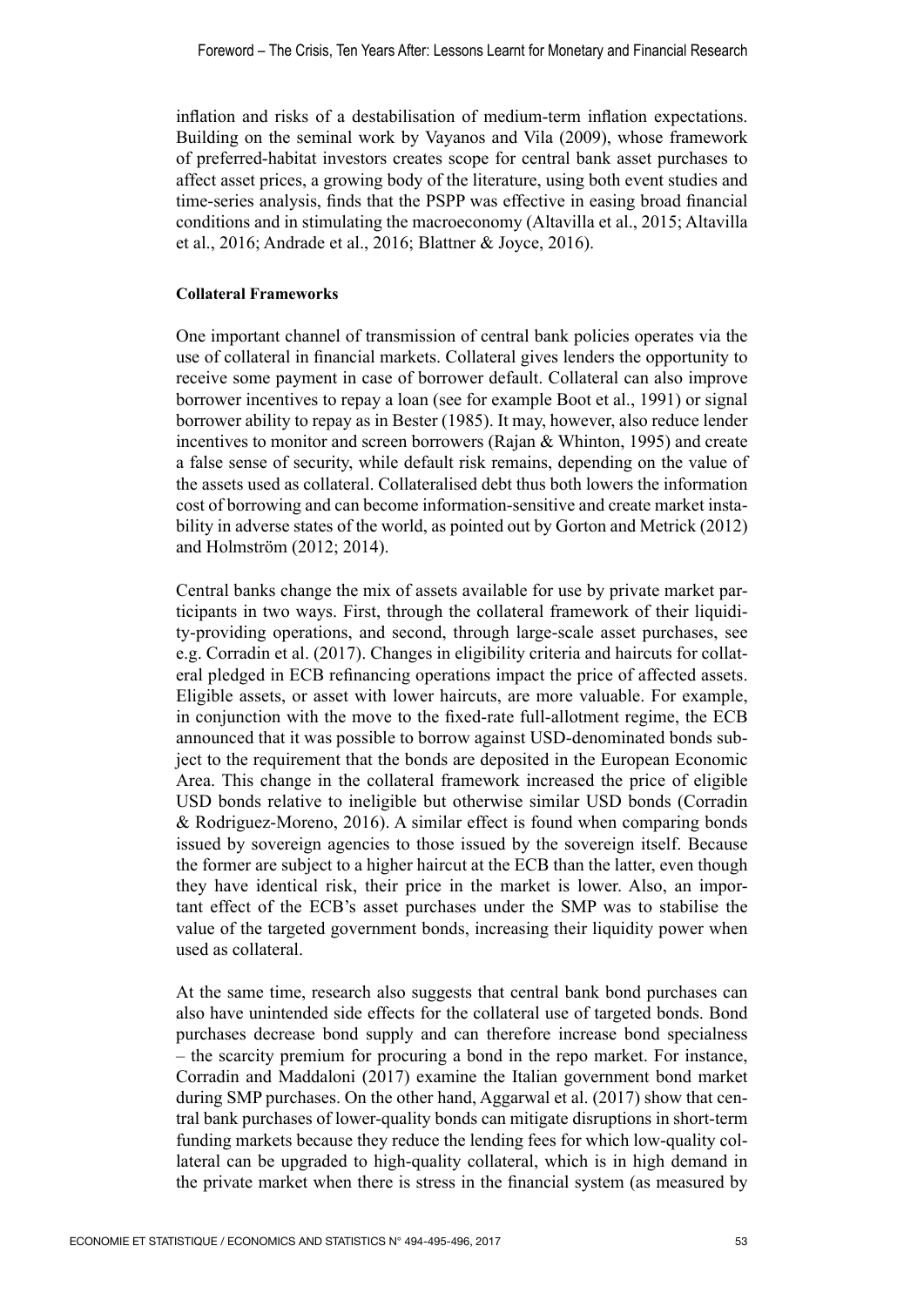the Composite Indicator of Systemic Stress, CISS, see Holló et al., 2012). Good collateral assets are necessarily scarce and, hence, requiring collateral for financial transactions may lead to considerable distortions in the pricing of financial assets. For example, it may lead to volatility in secured markets and a decoupling of secured and unsecured bond prices when credit risk leads agents to hold more secured bonds (Heider & Hoerova, 2009). The main lesson from this strand of research is that collateralised lending can address moral hazard and asymmetric‑information problems in financial markets, but can create its own financial stability issues, consistent with the findings of Holmström and Gorton and Metrick. This also echoes concerns expressed by regulators on risks in securities lending and repos (see e.g. Bank for International Settlements, 2015; Financial Stability Board, 2013).

## **Negative Interest Rates**

Several central banks around the world (e.g. in Denmark, Switzerland, Sweden and Japan) have set negative interest rates as a measure to further stimulate economic activity, to empower other policy measures, such as asset purchases, or, in the case of small open economies, to stabilise their currencies. The ECB took that step for the first time in June 2014 and has since then set the rate it pays banks for their deposits at  $-0.4\%$ . The breach of the zero-lower bound naturally raised the question of whether negative rates would be transmitted differently through financial markets and whether cash substitution effects would kick in.

This has led to a further refinement of the lower bound terminology. As Cœuré (2016) illustrated, the "physical lower bound" for nominal interest rates is determined by the materialisation of disintermediation risks, *i.e.* when the opportunity cost of holding money falls below the cost of holding assets with negative yields. The "economic lower bound", by contrast, is determined by a situation in which further rate cuts would either have no effect or would actually have adverse effects on aggregate economic activity. This might happen when bank profitability falls, *e.g.* through the impact on net interest margins or the reluctance of banks to charge negative rates on retail deposits (see Heider et al., 2017), so that capital generation *via* retained earnings is reduced and eventually lending is restricted due insufficient capital accumulation: see *e.g.* Bernanke and Reinhart (2004, or the recent concept of a "reversal rate" by Brunnermeier and Koby (2017).

In addition, challenges for financial stability may arise if negative rates prompt banks to increase their exposure to lower quality credit portfolios and thus lead to excessive risk‑taking by banks. This happens if banks are financing risky loans with negative net present value (Dell'Ariccia et al., 2014). Indeed, Heider et al. (2017) show that under negative policy rates banks with higher deposit ratios concentrate their lending on riskier firms in the market. However, possible adverse effects on financial stability are related to banks' business models and can be mitigated by more stringent prudential supervisory activity. Furthermore, the risk taking of high-deposit banks is concentrated in banks that have comparatively low equity holdings.

The exact magnitude of the effect of negative interest rates on aggregate bank profitability is uncertain, as the relevant policy counterfactual of a non‑accommodative monetary policy is missing. Recent empirical evidence (International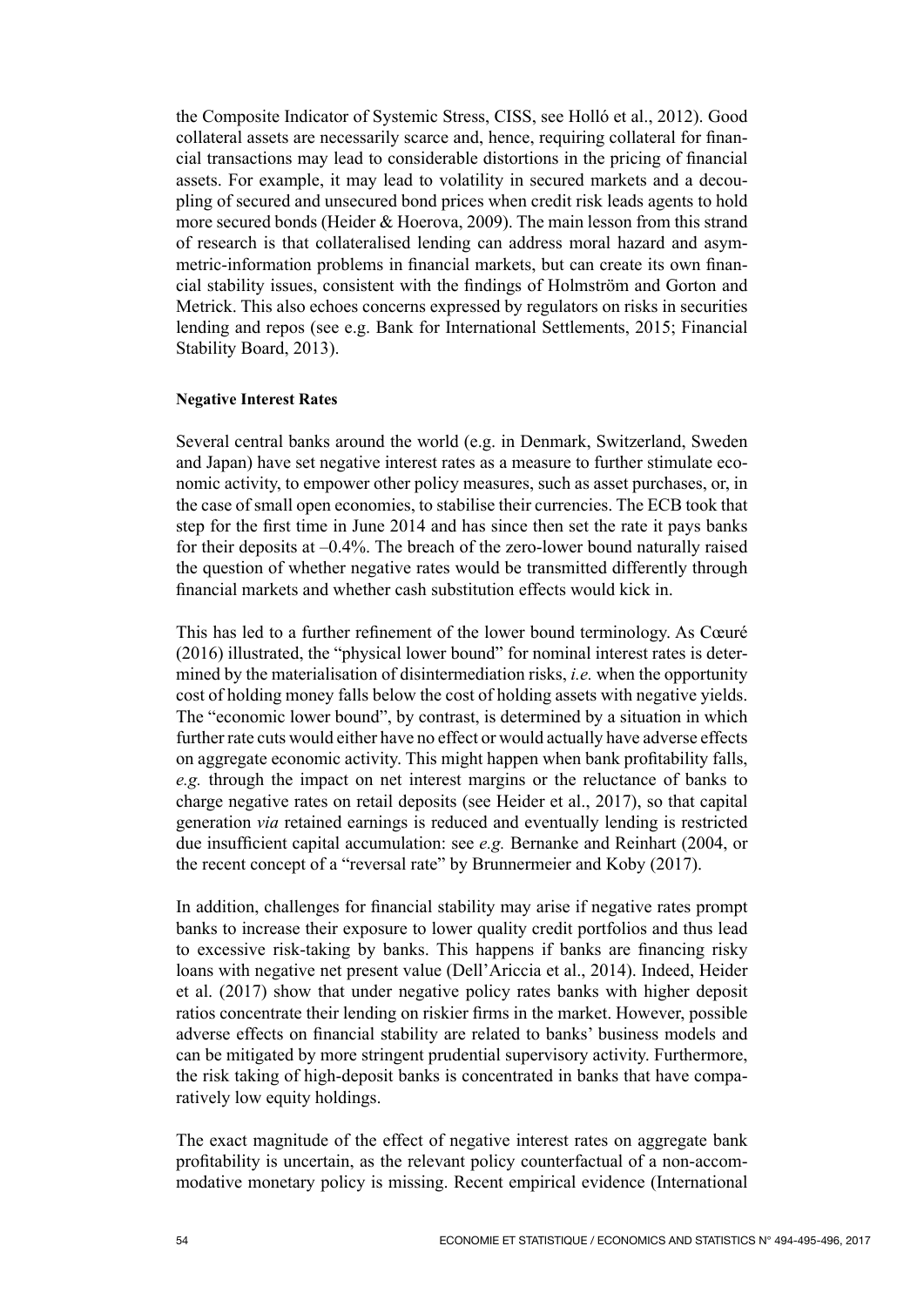Monetary Fund, 2017; Rostagno et al., 2016) shows, however, that the overall impact on bank profitability of negative interest rates is positive, in particular in the short term, as low and negative interest rates, as long as they are still above the economic lower bound, tend to induce an increase in asset prices and therefore higher collateral values (Carpenter et al., 2013; Demiralp et al., 2017). Moreover, through its general equilibrium effects, accommodative monetary policy has an overall positive impact on the financial position of borrowers. Recent research by Beck et al. (2013) shows, for instance, a negative relationship between economic growth and non‑performing loans.

Constraints arising from the effective lower bound have also been alleviated by the introduction of *forward guidance*, *i.e.* communication by the central bank about its reaction function and its expectations about the future course of the economy (see Cœuré, 2017, for a discussion). Standard DSGE models tend to overestimate the impact of forward guidance on the economy, a phenomenon known as the "forward guidance puzzle" (Del Negro et al., 2015). Some explanations of the puzzle have been provided which depart from the rational expectation paradigm and assume bounded rationality making economic agents partially myopic (Gabaix, 2015; García‑Schmidt & Woodford, 2015).

# **New Prudential Frameworks**

The euro area crisis was characterised by the dynamics of the sovereign-bank nexus and mutually reinforcing contagion effects: rising sovereign default risks had negative effects on bank capital through, for example, higher funding costs and increasing liquidity and solvency risks, while bank solvency risks in turn amplified sovereign default risks through bail‑out pressure (see *e.g.* Cooper and Nikolov, 2015, for a theoretical model and Alter & Beyer, 2014, for an empirical analysis). During the sovereign debt turmoil the market for high-quality collateral, mainly in the form of government bonds, became increasingly segmented along national borders. Domestic banks in fiscally stressed countries increased their holdings of domestic sovereign bonds considerably (Ongena et al., 2016; Colangelo et al. 2017). These findings have confirmed the need to break the doom loop between banks and sovereigns and to put in place homogeneous financial and regulatory rules (Colliard, 2015), and have thus vindicated the decision in 2012 to create a Single Supervisory Mechanism (SSM) for 19 euro area countries.

## **Policy Interaction, Transmission and Potential Conflicts between Monetary and Prudential Policies**

With the setting up of the SSM in November 2014, the ECB has been tasked with two more policy functions, beyond the central bank's traditional monetary policy role, namely micro‑ and (together with national competent authorities) macroprudential policy. Microprudential policy ensures the soundness of individual financial institutions while macroprudential policy aimes at safeguarding the stability of the financial system as a whole (Hanson et al., 2011). The SSM was established on the basis of the principle of separation of monetary and prudential policy, and central bankers generally consider that sound banking and price stability are mutually reinforcing objectives (Cœuré, 2013). It is nevertheless useful for research to explore further the interaction of microprudential,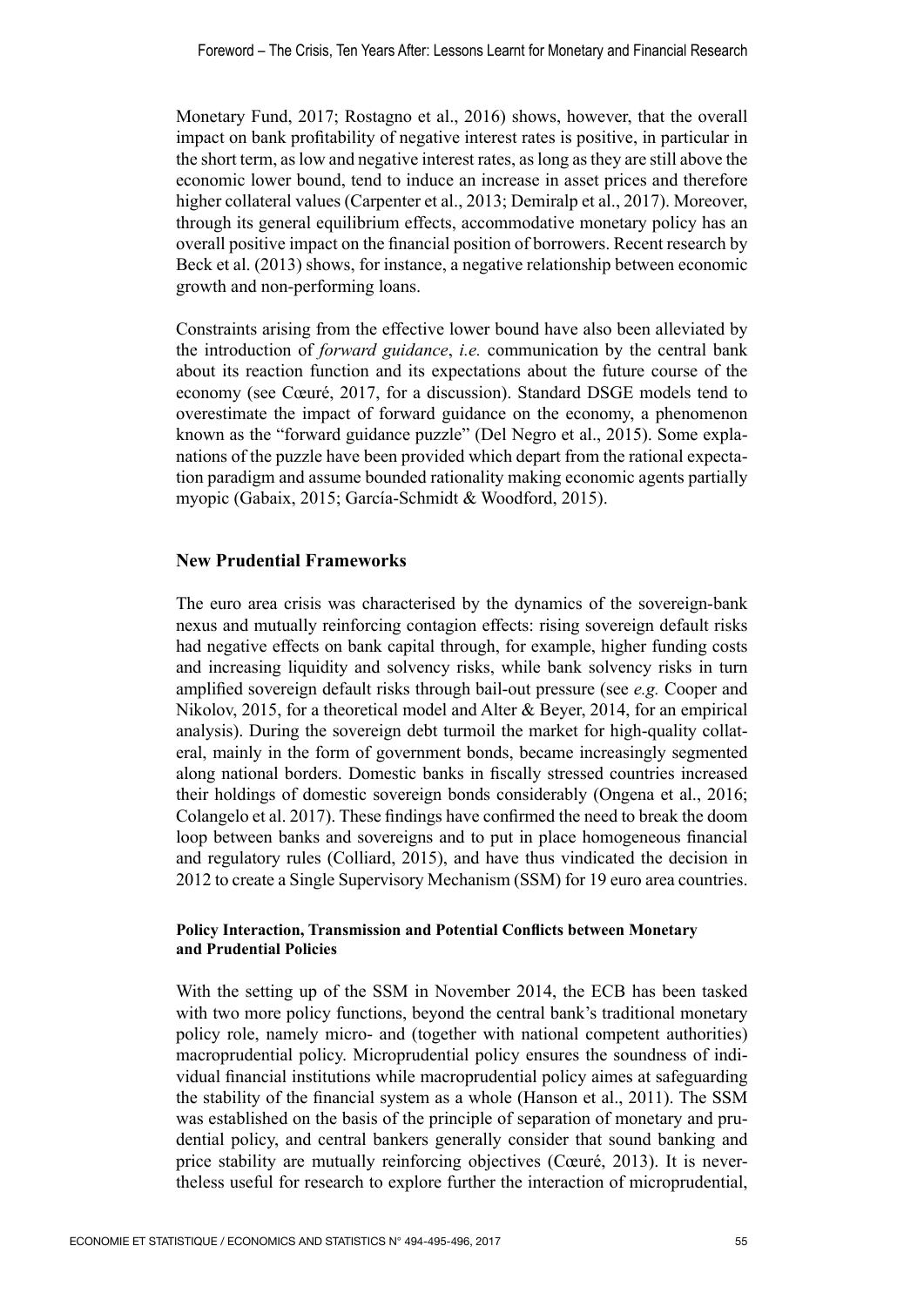macroprudential and monetary policies. Beyer et al. (2017), for example, illustrate that in an economic environment characterised by low interest rates, low inflation and low economic growth, microprudential policy has a preference for tightening capital requirements in order to increase banks' resilience to adverse shocks. A preference for tighter capital requirements is reinforced by the literature on the "risk taking channel" of banks that shows that low profitability and lower interest rates provide incentives for banks to take on more risk by increasing maturity transformation and investing in riskier assets (see e.g. Dell'Ariccia et al., 2016; Maddaloni & Peydro, 2013).<sup>9</sup> In the short run, tighter micro-prudential policies may weight on bank lending and, to this extent, play a procyclical role. Macroprudential policy, in contrast, is clearly counter-cyclical, for example by releasing countercyclical capital buffers in order to mitigate contagion and spill-over effects. However, an accommodative monetary policy can mitigate the short-run costs of an increase in capital requirements, especially at the lower bound of interest rates (Mendicino et al., 2017; Beyer et al., 2017).

#### **Impact Analyses of Prudential Policies**

Significant research efforts have been devoted to developing general equilibrium models that help to shed light on the links between financial intermediation and the economy and, eventually, the channels of transmission of macroprudential policies. In the European System of Central Banks (ESCB), macroeconomic modelling efforts initiated under the macroprudential research network (MaRs) have led to the development of a (new) macroprudential framework for policy analysis. The 3D model of Clerc et al. (2015) is the result of a collective ESCB effort to design a decision‑support tool for valuable feedback to policymakers on capital regulatory policy (MaRS Report, 2014; Clerc et al., 2015; Mendicino et al., 2016).Contrary to previous models, it includes default risk not only for non-financial firms and households but also for banks (hence "3D").<sup>10</sup> A distinctive feature of the model is that it provides a rationale for capital regulation as a welfare improving response to two types of distortions: limited liability of banks and bank funding cost externalities. Both distortions lead to excessive risk taking by banks. Capital requirements align private and social risk‑taking incentives and can be beneficial for welfare.

A transmission channel that is of particular importance when analysing the impact of regulatory policy on bank behaviour is the bank capital channel (see Boivin *et al.*, 2010, and the discussion in Heider et al, 2017). There exists broad evidence that banks that are operating closer to capital constraints react more strongly, in terms of their lending supply, when they are exposed to changes in their capital (either a required increase in capital or expected loss of market value). The more banks are leveraged, the more sensitive is their loan supply reaction to tighter capital requirements. Empirical studies based on Italian and US data find that the impact of changes in monetary policy rates on poorly capitalised banks is significantly larger (Gambacorta & Mistrulli, 2004; Kishan & Opiela, 2006; Van den Heuvel, 2007; 2012). Maddaloni and Peydro (2013) provide further evidence

*<sup>9.</sup> This might be even further exacerbated if banks face restrictions imposed by institutional or regulatory constraints that require the achievement of nominal targets for banks' returns.*

*<sup>10.</sup> The 3D model was recently operationalized to all SSM countries and it is now part of the macro‑prudential toolkit of the ECB and the euro area macro‑prudential policy authorities. The operationalization of the 3D model occurred under the Task Force on Operationalization of Macroprudential Research (OMRTF). The aim was to provide a common tool to all SSM countries for macro‑prudential policy analysis. For further details, see OMRTF Report (2017) and Mendicino et al. (2016).*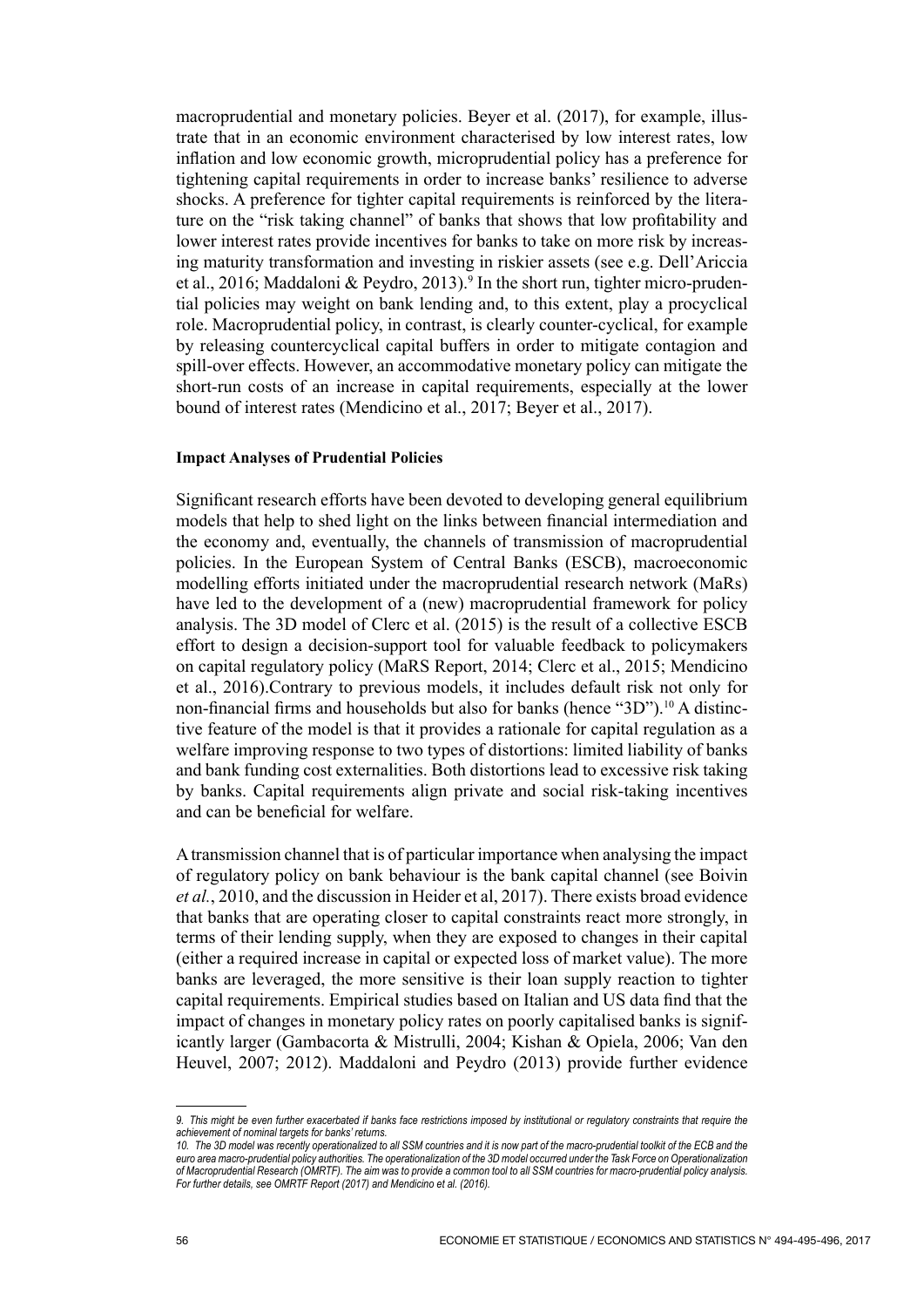that euro area banks with a stronger capital position were able to ease lending conditions more during the crisis than banks with higher capital constraints.

Another different set of regulatory instruments are requirements for liquidity or liquidity buffers (see e.g. Bank for International Settlements, 2010, 2015) for detailed discussions and analyses). Micro- and macroprudential liquidity instruments, such as the Liquidity Coverage Ratio (LCR) and the Net Stable Funding Ratio (NSFR), have a direct impact on banks' funding needs and composition. As a result, increasing funding costs might be passed on and transmitted to credit supply conditions. Empirical evidence for the euro area is, however, still scarce as these instruments are either only currently being phased in (LCR not fully until 2019) or will only be in place from 2018 onwards (NSFR) (see, however, the recent cost-benefit analysis of liquidity regulation by Hoerova et al., 2017). Evidence for the US suggests that more liquid and longer-term funded banks might respond less strongly to monetary policy actions (see, for example, Kashyap and Stein (2000) who report that monetary policy has a greater impact on banks with lower liquidity buffers).

To conclude, evidence suggests that coordination between microprudential and macroprudential policies is critical to assess the appropriate adjustment of capital and liquidity buffers according to the cycle (see e.g. Angelini et al., 2012). While there are valuable benefits to be gained from information‑sharing between microprudential supervision and monetary policy making, the "separation principle" applied to these two functions ensures that the decision‑making responsibilities of these two areas remain distinct.

> \* \* \*

The Great Financial Crisis and the euro area crisis have profoundly challenged economic thinking and modelling and have led to a redirection of economic research both in academia and at central banks. This change in the direction of travel was needed to support policymakers in their effort to remain faithful to their mandate amid daunting and unprecedented challenges. New ways of thinking and innovative modelling approaches were required to design, calibrate and monitor the effects and effectiveness of non‑standard measures, such as asset purchases, forward guidance, liquidity operations and negative interest rates. In particular, new macroeconomic models have been and are being developed that give more importance to financial markets and heterogeneity across countries, firms and households. The analysis of interlinked bank‑level, firm-level and household-level data have supported this effort. Moreover, remarkable progress has been made in analysing prudential and regulatory policies and their interaction with monetary policies (in particular when employing non‑standard measures).

This foreword suggests that research in both academia and in central banks is now arguably in a better position to support policymakers in their quest to fulfil their mandates than a few years ago. However, knowledge gaps remain. On the modelling side, with the likelihood of hitting the effective lower bound having increased noticeably on the back of the fall in real natural interest rates, more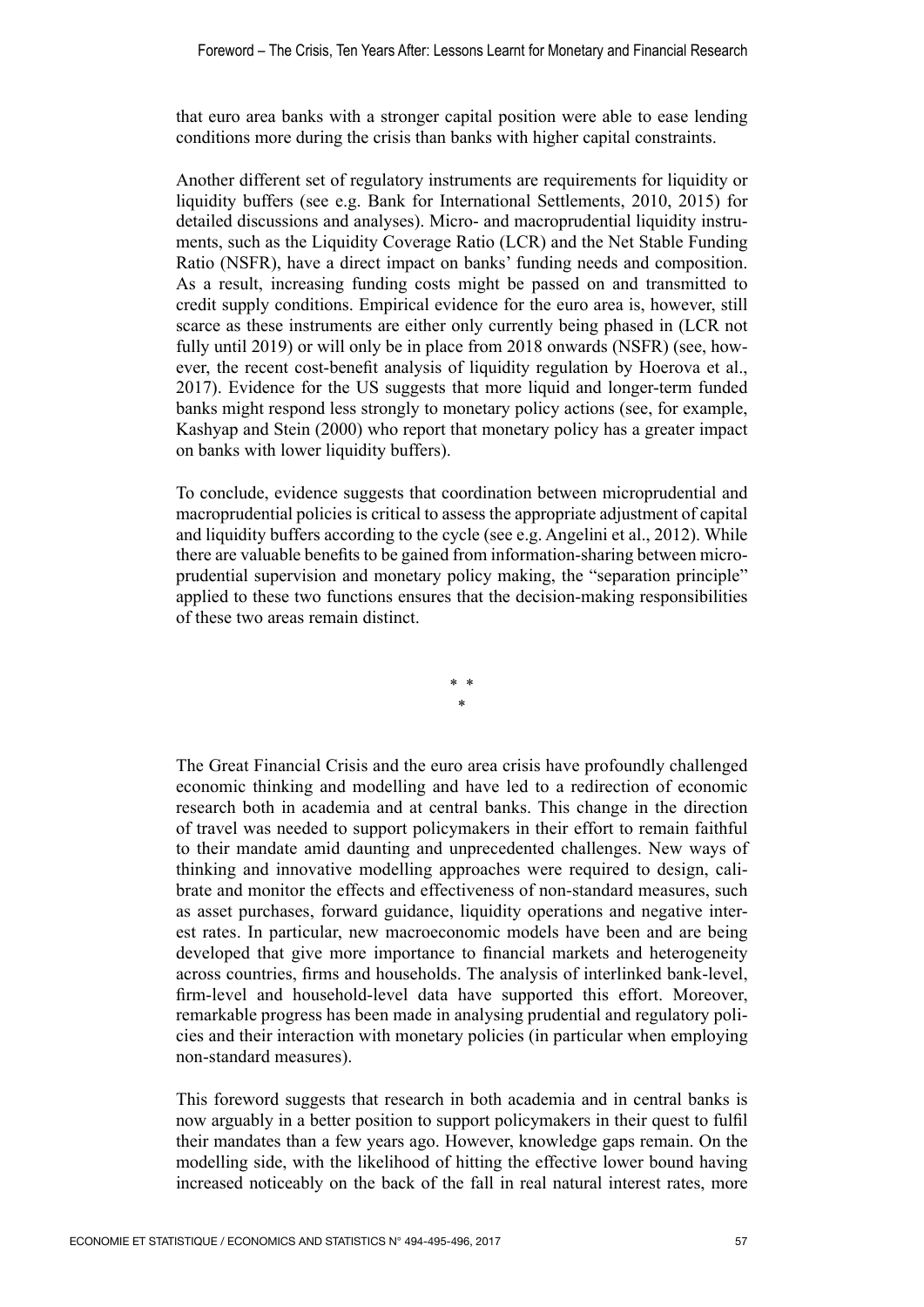efforts need to be undertaken to incorporate unconventional policy measures and non-linearity in the transmission of shocks into mainstream macroeconomic models. What might be unconventional today might well become conventional in the future. This requires, among other things, to complement the current dominant use of *ad‑hoc* event studies, which fail to capture the persistence of central bank actions, to quantify the impact of such measures on both asset prices and the broader macroeconomy. Considerable knowledge gaps also remain with respect to the transmission of negative rates, and their financial stability repercussions, calling for a more explicit treatment of the role of bank profits in determining bank lending decisions and, ultimately, macroeconomic outcomes. Advances in this direction should also help improve further our understanding of how regulatory actions affect financial markets and banks in their intermediation capacity. Introducing elements of bounded rationality can help understand better the impact of central bank communication and in particular of forward guidance. Further progress is also warranted when it comes to incorporating nonlinearity in the transmission of shocks. Finally, given the relevance of heterogeneity for the transmission of monetary policy and the rising importance of inequality in the broader policy discussion, central banks need to understand better the distributional consequences of their measures. For this, we need models with more heterogeneous agents. A continuation of the current research efforts is therefore required.

With that in mind, theoretical and empirical models will continue to fulfil their role of clarifying the assumptions on which policy recommendations rest, allowing for general equilibrium analysis, and disciplining the policy making process (Cœuré, 2012). As General Eisenhower once said: *"In preparing for battle I have always found that plans are useless, but planning is indispensable"*. So, when preparing for the next crisis, we should be conscious that models will prove useless again at times, but that modelling will nevertheless remain indispensable.  $\Box$ 

#### **BIBLIOGRAPHY**

**Aggarwal, R., Bai, J. & Laeven, L. (2017).** The Role of the Government Bond Lending Market in Collateral Transformation. Georgetown McDonough School of Business, *Research Paper* N° 269251.

**Altavilla, C., Carboni, G. & Motto, R. (2015).** Asset purchase programmes & financial markets: lessons from the euro area. European Central Bank, *Working Paper* N° 1864.

**Altavilla, C., Giannone D. & Lenza, M. (2016).** The Financial & Macroeconomic Effects of the OMT Announcements. International Journal of Central Banking, 12(3), 29–57, September.

**Alter, A. & Beyer, A. (2014).** The Dynamics of Spillover Effects During the European Sovereign Debt Crisis. *Journal of Banking & Finance*, 42(1), 134–153.

**Altunbas, Y., Manganelli S. & Marques‑Ibanez, D. (2015).** Realized Bank Risk during the Great Recession. Board of Governors of the Federal Reserve System, *International Finance Discussion Papers* 1140.

**Andrade, P., Breckenfelder, J., De Fiore, F., Karadi P. & Tristani, O. (2016).** The ECB's asset purchase programme: an early assessment. European Central Bank, *Working Paper* N° 1956.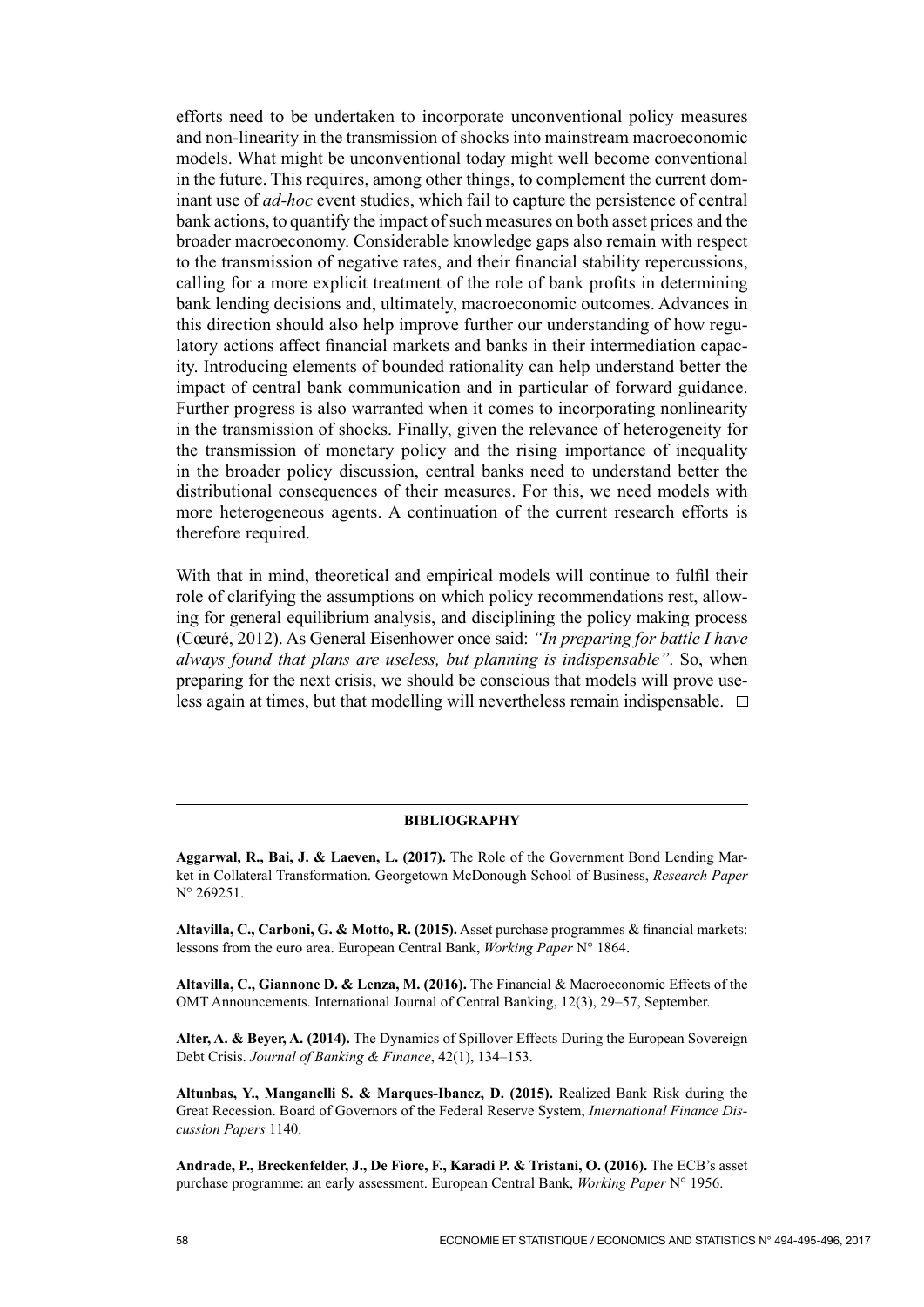**Angelini, P., Nicoletti‑Altimari, S. & Visco, I. (2012).** Macroprudential, Microprudential & Monetary Policies: Conflicts, Complementarities & Trade‑offs. Banca d'Italia, *Occasional Paper* N° 140.

**Ball, L. & Mazumder, S. (2011).** Inflation dynamics & the great recession. Brookings Papers on Economic Activity, Vol. 42, 1 (Spring), 337–405.

**Bank for International Settlements (2010).** 'An Assessment of the Long-Term Economic Impact of Stronger Capital & Liquidity Requirements', Basel Committee on Banking Supervision.

**Bank for International Settlements (2015).** Central bank operating frameworks & collateral markets. Committee on the Global Financial System Markets Committee, *CGFS Paper* 53.

**Bank for International Settlements (2015).** 'Regulatory Change & Monetary Policy', Committee on the Global Financial System Markets Committee, *CGFS Paper* 54.

Beck, R., Jakubik, P. & Piloiu, A. (2013). Non-performing loans: What matters in addition to the economic cycle? European Central Bank*, Working Paper* N° 1515.

**Beirne, J., Dalitz, L., Ejsing, J., Grothe, M., Manganelli, S., Monar, F., Sahel, B., Sušec, M., Tapking, J. & Vong, T. (2011).** The impact of the Eurosystem's covered bond purchase programme on the primary & secondary markets. European Central Bank, *Occasional Paper* 122.

Bernanke, B. & Reinhart, V. (2004). Conducting Monetary policy at Very Low Short-Term Interest Rates. American Economic Association Papers & Proceedings, Vol. 94 (2), 85–90.

**Bester, H. (1985).** Screening vs. Rationing in Credit Markets with Imperfect Information. *American Economic Review*, 75, 850–855.

**Beyer, A., Nicoletti, G., Papadopoulou, N., Papsdorf, P., Rünstler, G., Schwarz, C. Sousa, J. & Vergote, O. (2017).** The Transmission Channels of Monetary, Macro‑ & Microprudential Policies & their Interactions, European Central Bank, *Occasional Paper* N° 191.

**Blattner, T.S & Joyce, M. (2016).** Net debt supply shocks in the euro area & the implications for QE. European Central Bank*, Working Paper* N° 1957.

**Boissay, F., Collard, F. & Smets; F. (2016).** Booms & Banking Crises. *Journal of Political Economy*, 124(2). 489–538.

**Boivin, J., Kiley, M., & Mishkin, F.S. (2010).** How Has the Monetary Transmission Mechanism Evolved over Time? In B. M. Friedman, & M. Woodford (Ed.). *Handbook of Monetary Economics*, 369–422. New‑York: Elsevier.

**Boot, A., Thakor, A. & Udell, G. (1991).** Secured Lending & Default Risk: Equilibrium Analysis, Policy Implications & Empirical Results. *Economic Journal*, 101, 458‑472.

**Brunnermeier M.K. & Koby, Y. (2016).** The Reversal Rate: Effective Lower Bound on Monetary Policy. Princeton University.

**Brunnermeier, M.K. & Pedersen, L.H. (2009).** Market Liquidity & Funding Liquidity. *Review of Financial Studies*, 22(6), 2201‑2238.

**Caballero, R.J. & Simsek, A. (2013).** Fire Sales in a Model of Complexity. *Journal of Finance*, 68(6), 2549‑2587.

**Carpenter, S., Demiralp, S. & Eisenschmidt, J. (2013).** The effectiveness of the non-standard policy measures during the financial crises: the experiences of the Federal Reserve  $\&$  the European Central Bank. European Central Bank*, Working Paper* N° 1562.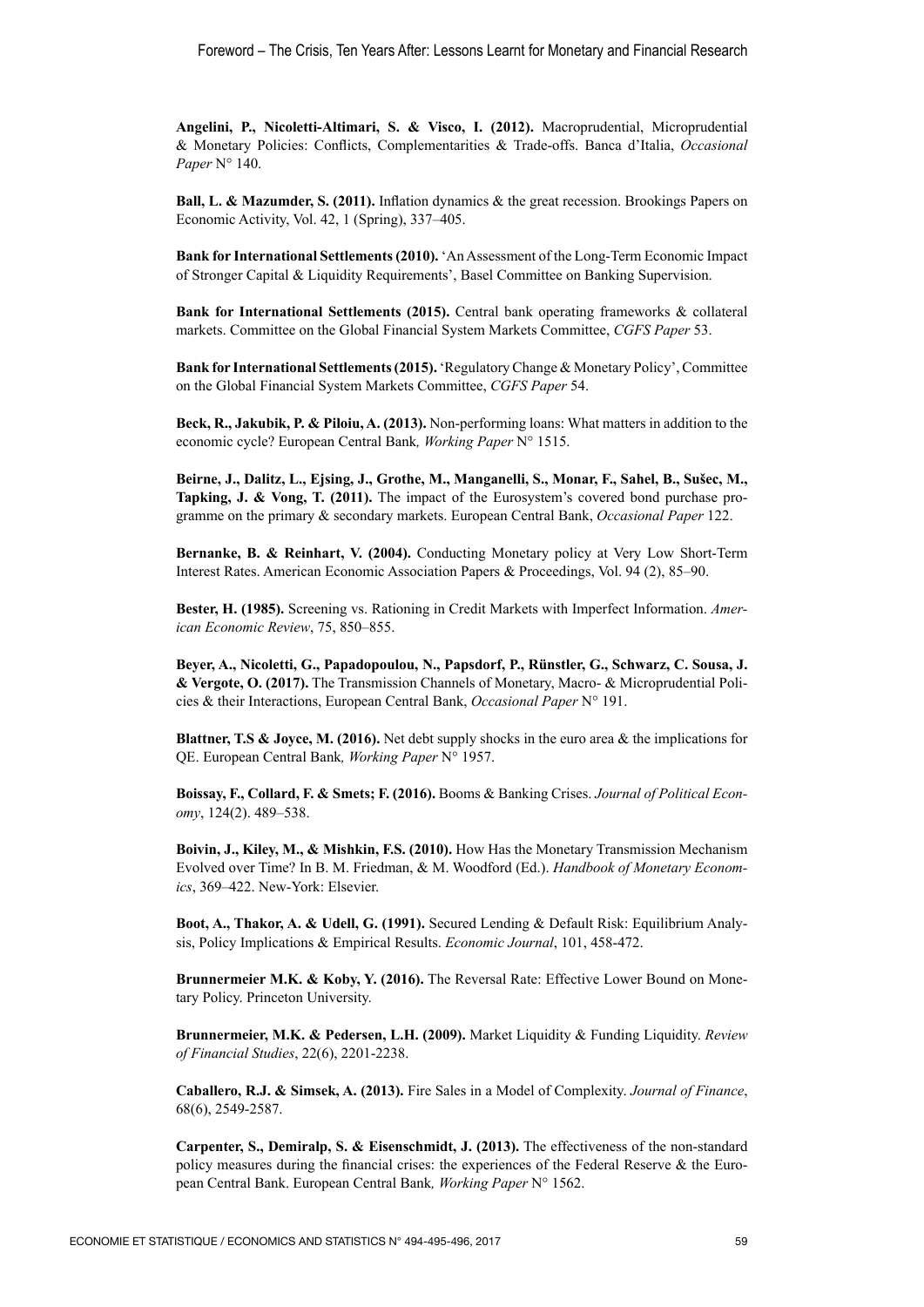**Carroll, C. D., Slacalek, J. & Tokuoka, K. (2014).** The Distribution of Wealth and the MPC: Implications of New European Data. *American Economic Review Papers & Proceedings*, 104(5), 107–111.

**Christensen, I. & Dib, A. (2008).** The financial accelerator in an estimated New Keynesian model. *Review of Economic Dynamics*, 11(1), 155–178.

**Christiano, L., Eichenbaum, M. & Evans, C.L. (2005).** Nominal Rigidities & the Dynamic Effects of a Shock to Monetary Policy. *Journal of Political Economy*, 113(1). 1–45.

**Christiano, L., Eichenbaum, M. & Rebelo, S. (2011).** When Is the Government Spending Multiplier Large? *Journal of Political Economy*, 119(1), 78–121.

**Christiano, L., Motto, R. & Rostagno, M. (2004).** The Great Depression & the Friedman‑Schwartz Hypothesis, NBER*, Working Paper*s N° 10255.

**Christiano, L., Motto, R. & Rostagno, M. (2014).** Risk Shocks, *American Economic Review*, 104(1), 27–65.

**Christoffel, K. & Coenen, G. (2008).** The new area-wide model of the euro area: a micro-founded open-economy model for forecasting & policy analysis. European Central Bank, *Working Paper*  N° 944.

**Ciccarelli, M., Maddaloni, A. & Peydro, J.L. (2013).** Heterogeneous transmission mechanism: monetary policy & financial fragility in the Eurozone. *Economic Policy*, 28(75), 459–512.

**Ciccarelli, M. & Osbat, C. (Ed.) (2017).** Low inflation in the Euro Area: Causes & Consequences. European Central Bank, *Occasional Paper* 181.

**Clerc L., Derviz, A., Mendicino, C., Moyen, S., Nikolov, K., Stracca, L., Suarez, J. & Vardoulakis, A.P. (2015).** Capital Regulation in a Macroeconomic Model with Three Layers of Default, European Central Bank*, Working Paper* N° 1827.

**Coenen, G. & A. Warne (2014).** Risks to Price Stability, the Zero Lower Bound, and Forward Guidance: A Real-Time Assessment. *International Journal of Central Banking*, 10(2), 7–54.

**Cœuré, B. (2012).** Which models do we need in times of crisis? *International Conference on Macroeconomic Modelling in Times of Crisis*, Banque de France, CEPREMAP, Federal Reserve Bank of Atlanta & Centre d'Analyse Stratégique, Paris, 26 October.

**Cœuré, B. (2013).** Monetary Policy & Banking Supervision. *Central Banking: Where Are We Headed? Symposium in honour of Stefan Gerlach's contribution to the Institute for Monetary & Financial Stability*, Goethe University, Frankfurt‑am‑Main, 7 February.

**Cœuré, B. (2016).** Assessing the implications of negative interest rates. *Yale Financial Crisis Forum*, Yale School of Management, New Haven, 28 July.

**Cœuré, B. (2017).** Central bank communication in a low interest rate environment. *Open Economies Review*, forthcoming.

**Colangelo, A., Giannone, D., Lenza, M., Pill, H. & Reichlin, L. (2017).** The national segmentation of euro area bank balance sheets during the financial crisis. *Empirical Economics*, 53(1), 247–265.

**Colliard, J.E. (2015).** Optimal supervisory architecture & financial integration in a banking union, European Central Bank, *Working Paper* N° 1786.

**Cooper, R. & Nikolov, K. (2015).** Government Debt & Banking Fragility: The Spreading of Strategic Uncertainty. National Bureau of Economic Research*, Working Paper* N° 19278.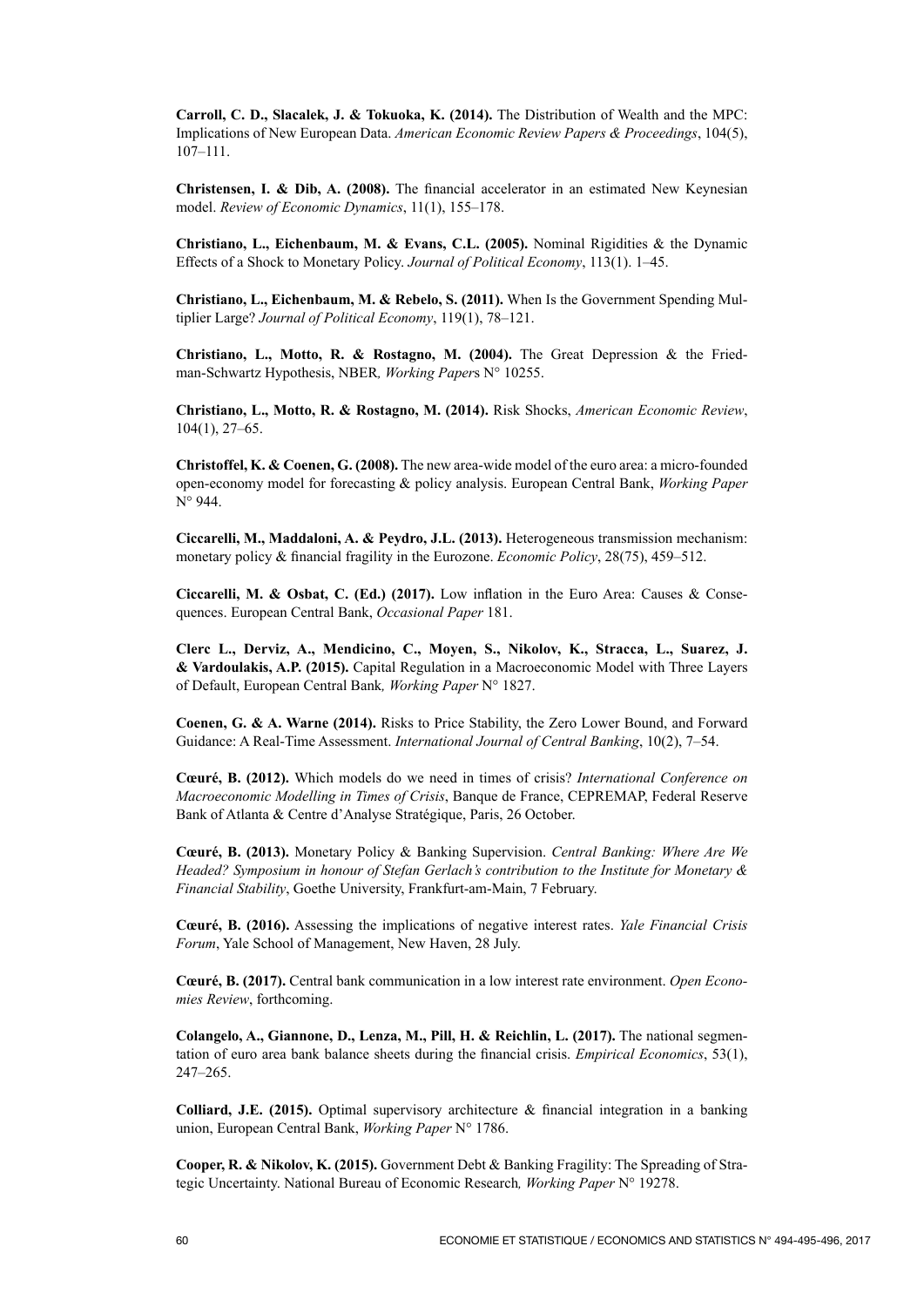**Corradin, S., Heider, F. & Hoerova, M. (2017).** On collateral: Implications for financial stability & monetary policy. European Central Bank.

**Corradin, S. & Maddaloni, A. (2017).** The Importance of Being Special: Repo Markets during the Crisis, European Central Bank*, Working Paper* N° 2065.

**Corradin, S. & Rodriguez‑Moreno, M. (2016).** Violating the Law of One Price: The Role of Non‑Conventional Monetary Policy. European Central Bank, *Working Paper* N° 1927.

**D'Amico, S. & King, T.B. (2013).** Flow & Stock Effects of Large-Scale Treasury Purchases: Evidence on the Importance of Local Supply. *Journal of Financial Economics*, 108 (2), 425–448.

**Darracq Pariès, M. & De Santis, R. (2015).** A non‑standard monetary policy shock: The ECB's 3‑year LTROs & the shift in credit supply. *Journal of International Money & Finance*, 54, 1–34.

**Darracq Pariès, M., Kok, C. & Rodriguez‑Palenzuela, D. (2011).** Macroeconomic propagation under different regulatory regimes: evidence from an estimated DSGE model for the euro area. *International Journal of Central Banking*, 7(4), 49–113.

**Dedola, L., Karadi, P., & Lombardo, G. (2013).** Global implications of national unconventional policies. *Journal of Monetary Economics*, 60(1). 66–85.

**Dell'Ariccia G., Laeven, L. & Marquez, R. (2014).** Real interest rates, leverage, & bank risk‑taking, *Journal of Economic Theory*, 149, 65–99.

**Dell'Ariccia, G. L. Laeven & G. Suarez (2016).** Bank leverage & monetary policy's risk-taking channel: Evidence from the United States, European Central Bank*, Working Paper* N° 1903.

**Del Negro, M., Giannoni, M & C. Patterson (2015).** The Forward Guidance Puzzle. Federal Reserve Bank of New York, *Staff Report* 574.

**Del Negro, M., Hasegawa, R.B. & Schorfheide, F. (2016).** Dynamic prediction pools: An investigation of financial frictions & forecasting performance. *Journal of Econometrics*, 192(2), 391–405.

**Demiralp, S., Eisenschmidt, J. & Vlassopoulos, T. (2017).** Negative interest rates, excess liquidity & bank business models: Banks' reaction to unconventional monetary policy in the euro area.

**De Santis, R. (2015).** A measure of redenomination risk. European Central Bank*, Working Paper* N° 1785.

**Dib, A., Mendicino, C. & Zhang Y. (2013).** Price-level targeting rules & financial shocks: The case of Canada. *Economic Modelling*, 30, 941–953.

**Draghi, M. (2016).** Stability, equity & monetary policy. *2nd DIW Europe Lecture*, German Institute for Economic Research (DIW), Berlin, 25 October.

**Drechsler, I., Drechsel, T., Marques‑Ibanez, D. & Schnabl P. (2016).** Who Borrows from the Lender of Last Resort? *Journal of Finance*, forthcoming.

**Eggertsson, G.B. (2011).** What fiscal policy is effective at zero interest rates? In: *NBER Macroeconomics Annual 2010*, pp. 59–112.

**Eser, F. & Schwaab, B. (2016).** Evaluating the impact of unconventional monetary policy measures: Empirical evidence from the ECB's Securities Markets Programme. *Journal of Financial Economics*, 119, 147–167.

**European Central Bank (2016).** The Second Series of Targeted Longer‑Term Refinancing Operations (TLTRO II). *Economic Bulletin*, 3.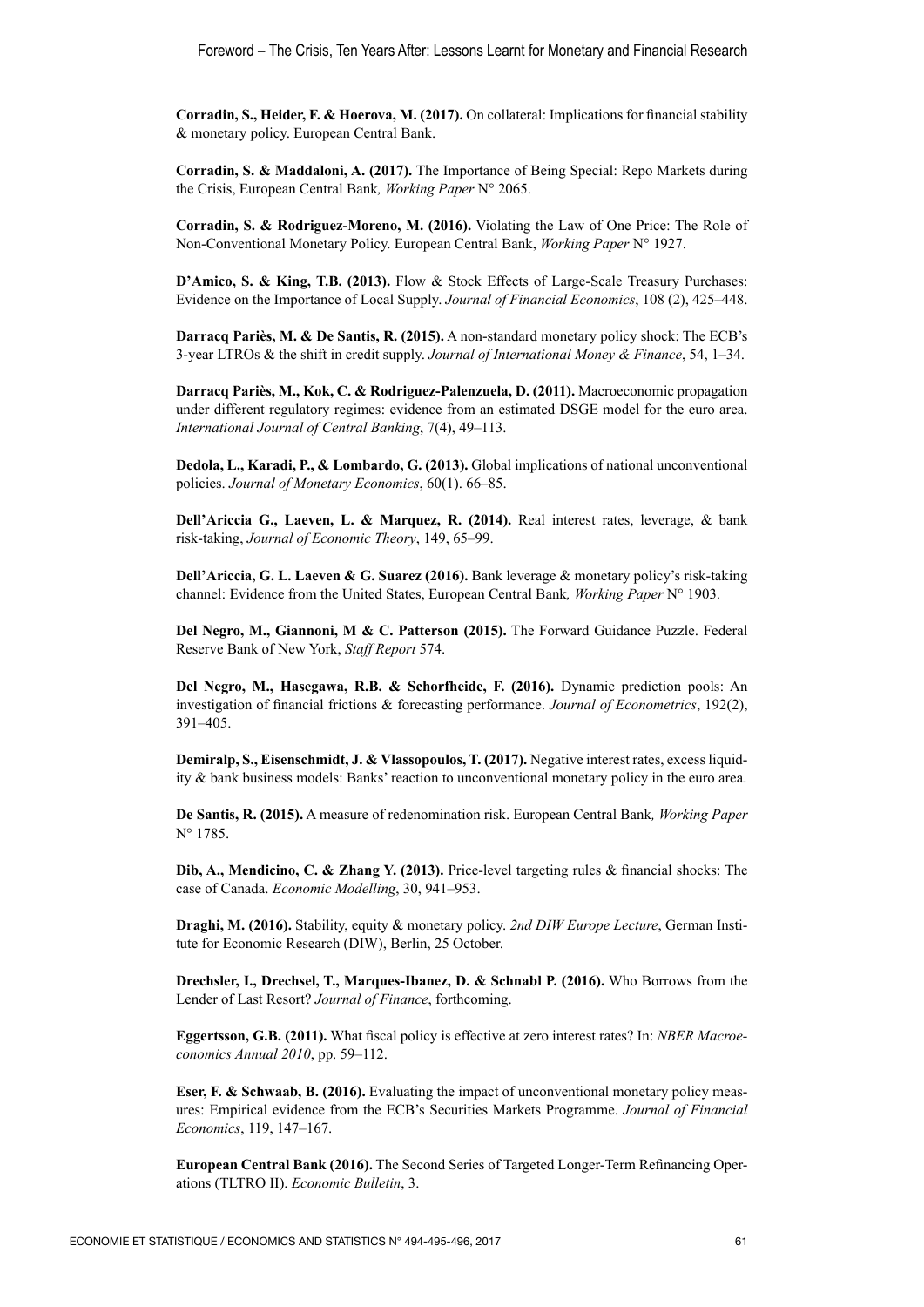**Fahr, S., Motto, R. Rostagno, M., Smets, F. & Tristani, O. (2013).** A monetary policy strategy in good & bad times: lessons from the recent past. *Economic Policy*, 28(74), 243–288.

**Financial Stability Board (2013).** Policy Framework for Addressing Shadow Banking Risks in Securities Lending & Repos.

**Gabaix, X. (2016).** A Behavioral New‑Keynesian Model, National Bureau of Economic Research, *Working Paper* N° 22954.

**Gagnon, J., Raskin, M., Remache, J. & Sack, B., (2011).** The Financial Market Effects of the Federal Reserve's Large‑Scale Asset Purchases. *International Journal of Central Banking*, 7 (1), 3–43.

**Gambacorta, L. & Marques Ibanez, D. (2011).** The bank lending channel: lessons from the crisis. *Economic Policy*, 26(66), 135–182.

**Gambacorta, L. & Mistrulli, P.E. (2004).** Does Bank Capital Affect Lending Behavior? *Journal of Financial Intermediation*, 13, 436–457.

**Garcia‑de‑Andoain, C., Heider, F., Hoerova, M. & Manganelli, S. (2016).** Lending‑of‑last‑resort is as lending-of-last-resort does: Central bank liquidity provision and interbank market functioning in the euro area. *Journal of Financial Intermediation*, 28, 32–47.

**García‑Schmidt, M. & Woodford, M. (2015).** Are Low Interest Rates Deflationary? A Paradox of Perfect‑Foresight Analysis. National Bureau of Economic Research, *Working Paper* N° 21614.

**Gerali, A., Neri, S., Sessa, L., Signoretti, F.M. (2010).** Credit & Banking in a DSGE Model of the Euro Area. *Journal of Money, Credit & Banking*, 42(s1), 107–141.

Gertler, M & Karadi, P. (2013). OE 1 vs. 2 vs. 3. A Framework for Analyzing Large-Scale Asset Purchases as a Monetary Policy Tool. I*nternational Journal of Central Banking*, 9(1), 5–53.

**Ghysels, E., Manganelli, S., Idier, J. & Vergote, O. (2017).** A high frequency assessment of the ECB Securities Markets Programme. *Journal of the European Economic Association*, 15, 218–243.

**Gomes, S., Jacquinot, P. & M. Pisani, M. (2012).** The EAGLE. A model for policy analysis of macroeconomic interdependence in the euro area. *Economic Modelling*, 29(5), 1686–1714.

**Gornemann, N., Kuester, K. & Nakajima, M. (2016).** Doves for the Rich, Hawks for the Poor? Distributional Consequences of Monetary Policy. Board of Governors of the Federal Reserve System, *International Finance Discussion Paper* N° 1167.

**Gorton, G. & Metrick, A. (2012).** Securitized banking & the run on repo. *Journal of Financial Economics*, 104(3), 425–451.

**Hamilton, J.D (2016).** Macroeconomic Regimes & Regime Shifts. In: J. Taylor & H. Uhlig (Eds.). *Handbook of Macroeconomics, Volume 2*, pp. 163–201. Elsevier.

**Hanson, S., Kashyap, A. & Stein, J.C. (2011).** A macroprudential approach to financial regulation. *Journal of Economic Perspectives*, 25(1), 3–28.

**Heider, F. & Hoerova, M. (2009).** Interbank lending, credit risk premia, and collateral. *International Journal of Central Banking*, 5, 1–39.

**Heider, F. Saidi, F. & Schepens, G. (2017).** Life Below Zero: Bank Lending Under Negative Policy Rates European Central Bank, unpublished manuscript.

**Hoerova, M., Mendicino, C., Nikolov, K., Schepens, G. & Van den Heuvel, S. (2017).** Benefits & Costs of Liquidity Regulation: Empirical Evidence and Quantitative Evaluation. European Central Bank.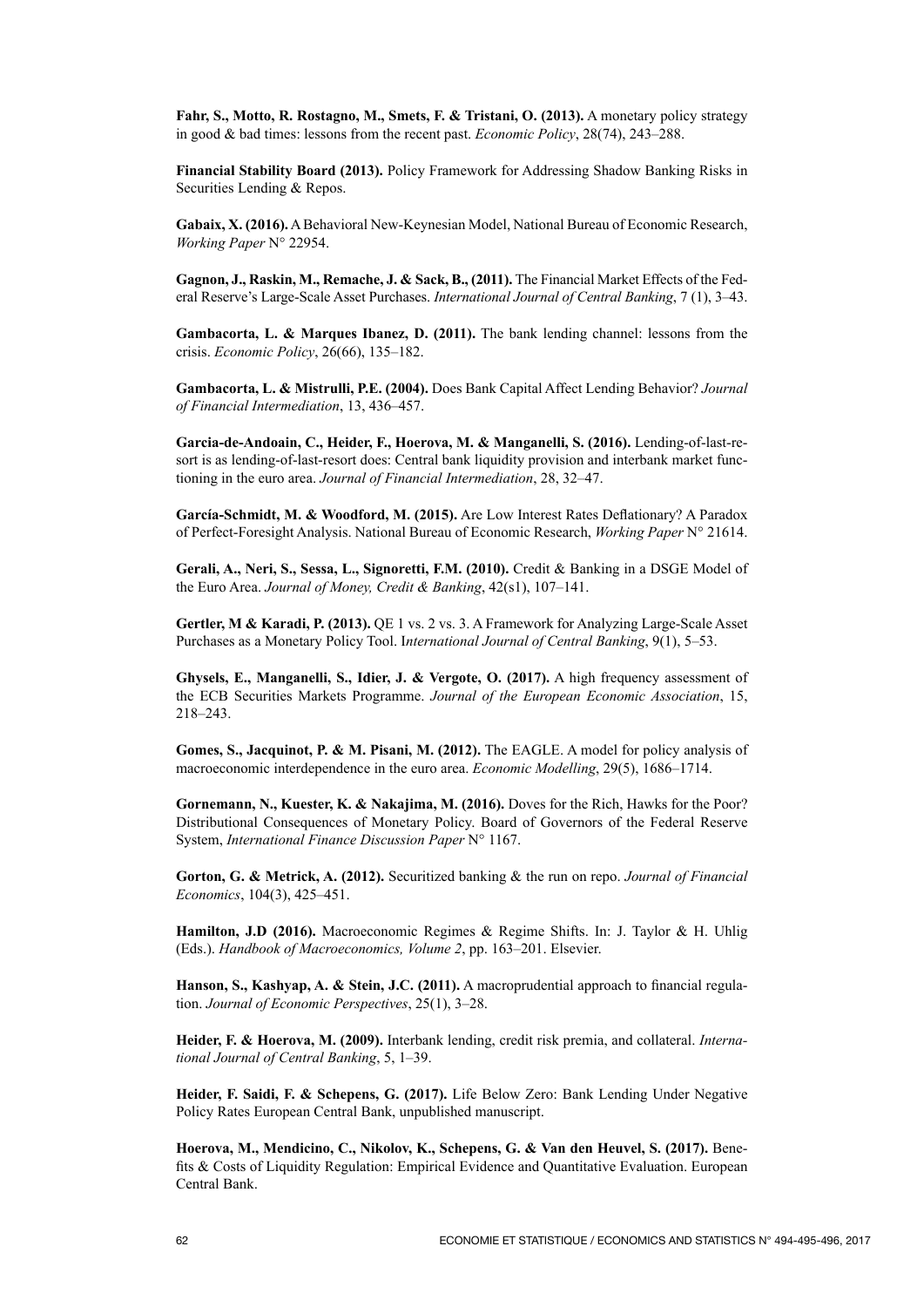**Holló, D., Kremer, M. & Lo Duca, M. (2012).** CISS ‑ A composite indicator of systemic stress in the financial system. European Central Bank*, Working Paper* N° 1426.

**Holmström, B. (2012).** The Nature of Liquidity Provision: When Ignorance is Bliss. *Presidential Address*, Econometric Society, Chicago.

**Holmström, B. (2014).** Understanding the role of debt in the financial system. Bank for International Settlements*, Working Paper* N° 479.

**Holston, K, Laubach, T. & Williams J.C. (2016).** Measuring the Natural Rate of Interest: International Trends & Determinants. Federal Reserve Bank of San Francisco, *Working Paper* N° 2016-11.

**Hubrich, K. & Tetlow, R.J. (2015).** Financial stress and economic dynamics: The transmission of crises. *Journal of Monetary Economics*, 70(C), 100–115.

**International Monetary Fund (2017).** Negative Interest Rate Policies – Initial Experiences and Assessments. *Policy Papers*, 3 August.

**Joyce, M., Lasaosa, A., Stevens, I. & Tong, M. (2011).** The Financial Market Impact of Quantitative Easing in the United Kingdom. *International Journal of Central Banking*, 7(3), 113–161.

**Kaplan, G., Violante, G. & Weidner, J. (2014).** The Wealthy Hand‑to‑Mouth. *Brookings Papers on Economic Activity Spring 2014*, 77–144.

**Kaplan, G., Moll, B. & Violante, G. (2016).** Monetary policy according to HANK. European Central Bank, *Working Paper* N° 1899.

**Kilian, L. & Manganelli, S. (2008).** The Central Banker as a Risk Manager: Estimating the Federal Reserve's Preferences under Greenspan. *Journal of Money, Credit and Banking*, 40(6), 1103–1129.

Kishan, R. & Opiela, T. (2006). 'Bank Capital & Loan Asymmetry in the Transmission of Monetary Policy', *Journal of Banking & Finance*, 30, 259–285.

**Krishnamurthy, A., & Vissing‑Jorgensen, A. (2011).** The Effects of Quantitative Easing on Long‑term Interest Rates. *Brookings Papers on Economic Activity Fall 2011*, 215–265.

**Krueger, D., Mitman, K. & Perri, F. (2016).** Macroeconomics & Household Heterogeneity. In: J. Taylor & H. Uhlig (Eds.). *Handbook of Macroeconomics, Volume 2*, pp. 843–921, Elsevier.

**Krusell, P. & Smith, A. (2006).** Quantitative macroeconomic models with heterogeneous agents. In R. Blundell, W. Newey & T. Persson (Eds.). *Advances in Economics & Econometrics: Theory & Applications, Ninth World Congress, Econometric Society Monographs*, pp. 298–340, Cambridge University Press.

**Krusell, P., Sahin, A. & Mukoyama, T. (2010).** Labour-Market Matching with Precautionary Savings and Aggregate Fluctuations. *Review of Economic Studies*, 77 (4), 1477–1507.

**Kuttner, K. & Robinson, T. (2010).** Understanding the flattening Phillips curve. *North American Journal of Economics & Finance. Special Issue: 50 Years of the Phillips Curve*, 21, 110–125.

Lemke, W. & Vladu, A. (2016). Below the zero lower bound - a shadow-rate term structure model for the euro area. Deutsche Bundesbank, *Discussion Paper* N° 32‑2016.

**Lenza, M., Pill, H. & Reichlin, L. (2010).** Monetary policy in exceptional times. *Economic Policy*, 25, 295–339.

**Lindé, J., Smets, F. & Wouters, R. (2016).** Challenges for Central Banks' Macro Models. Centre for Economic Policy Research, *Discussion Paper* N° 11405.